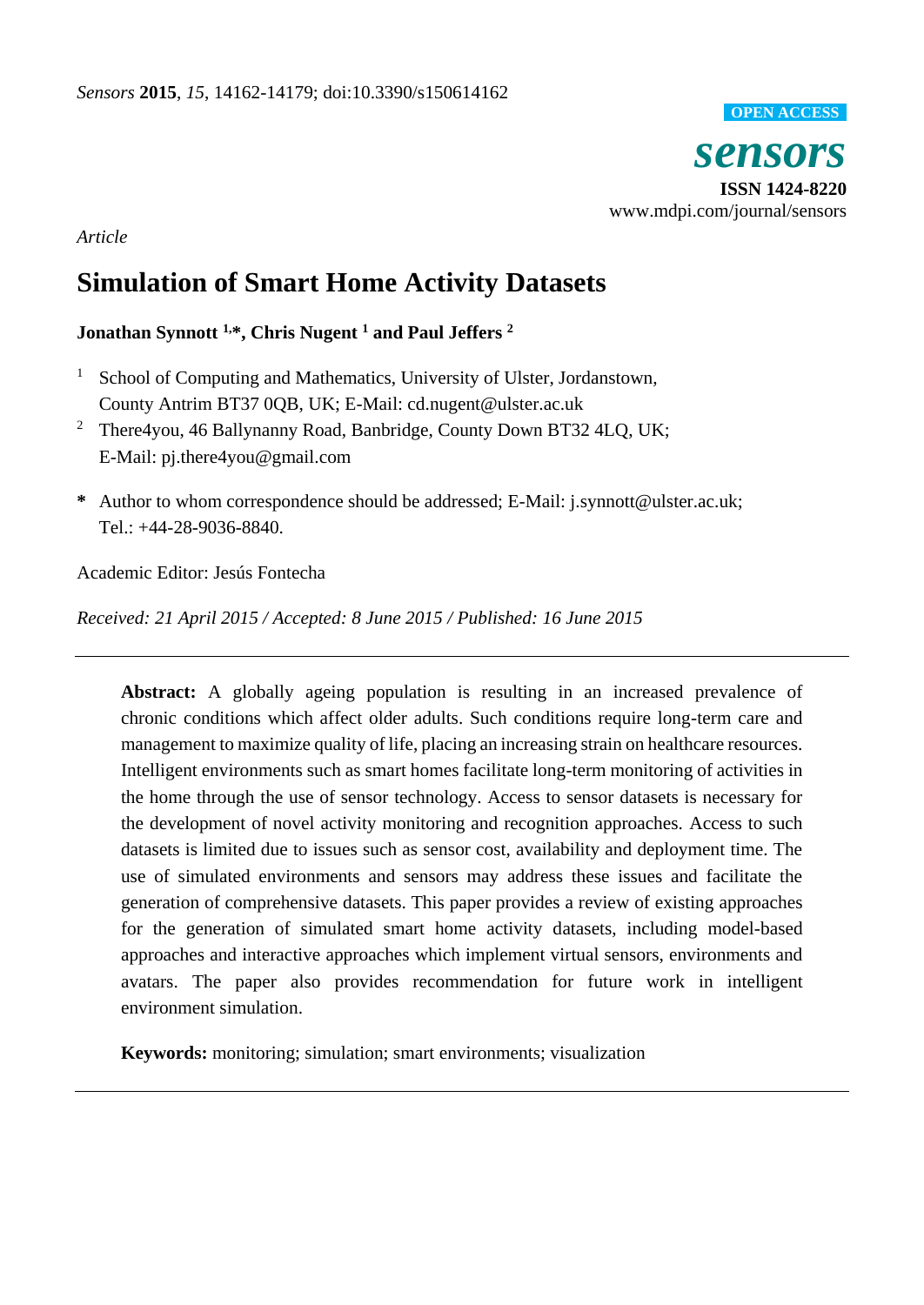#### **1. Introduction**

There is currently a global trend of population ageing. In 2010, the median age within the global population was 29 years. This has now been predicted to increase to 36 years of age by 2050. In addition, the population of older adults who are aged 60 years or older is predicted to increase from 841 million people in 2013 to over 2 billion in 2050. The proportion of older adults within the global population has increased from 8% in 1950 to 12% in 2013 and is predicted to increase to 21% by 2050 [1]. This trend of population ageing is as a result of reductions in fertility combined with increases in life expectancy. Global statistics indicate that fertility levels have declined from 5.0 children per woman between 1950 and 1955, to 2.5 children per woman between 2010 and 2015 [1]. This decline in fertility is expected to continue and is predicted to reach 2.2 children per woman between 2045 and 2050. Life expectancy at birth in more developed regions has increased from 65 years in 1950 to 78 years between 2010 and 2015 and is predicted to reach 83 years by 2045 to 2050. In less developed regions, life expectancy at birth has increased from 42 in less developed regions to 68 years between 2010 and 2015, and is predicted to increase to 75 years by 2045–2050 [1].

The increase in life expectancy is a positive situation; however, there are a number of related effects that require consideration. Older adults are subject to higher rates of cognitive and physical impairment than the younger population [2]. These conditions require long term monitoring and support in order to maximize quality of life and minimize progression where possible. The increased prevalence of such conditions will place an increased strain on healthcare resources. Older adults are also more prone to higher levels of sedentary behavior (SB), which is associated with several chronic risk factors [3,4]. Two related priorities in research are therefore: To establish novel and effective methods for assessment of activity levels in the home, and to establish novel methods for the long term monitoring and management of chronic conditions with the purpose of alleviating the increased strain on healthcare resources. The use of sensor technology within intelligent environments (IEs) is one such approach which has the potential to facilitate these needs. IEs can provide objective data describing behavior and health status, facilitating the development of novel activity recognition, assisted living, or healthcare monitoring solutions. Researchers require access to sensor data in order to develop novel solutions, however, the access to such datasets is limited [5]. This will ultimately slow the development of novel solutions [6]. Therefore, simulation of IE sensor data is a valuable area of research.

Section 2 provides background to the research, describing the impact of the ageing population and chronic conditions, providing an overview of existing IEs and existing data repositories. The section also discusses the need for IE data simulation. Section 3 provides an overview of existing IE data simulation approaches, with a particular focus on model-based and interactive approaches. The section also identifies several areas that would benefit from contribution. Finally, Section 4 provides concluding remarks.

### **2. Background**

Many chronic conditions have a typical age of onset within the older adult age range, including chronic obstructive pulmonary disease, dementia, Parkinson's disease, chronic heart failure and stroke, to name a few. Dementia is a progressive condition that has a number of symptoms including memory loss, mood changes, communication problems and eventually results in problems with the completion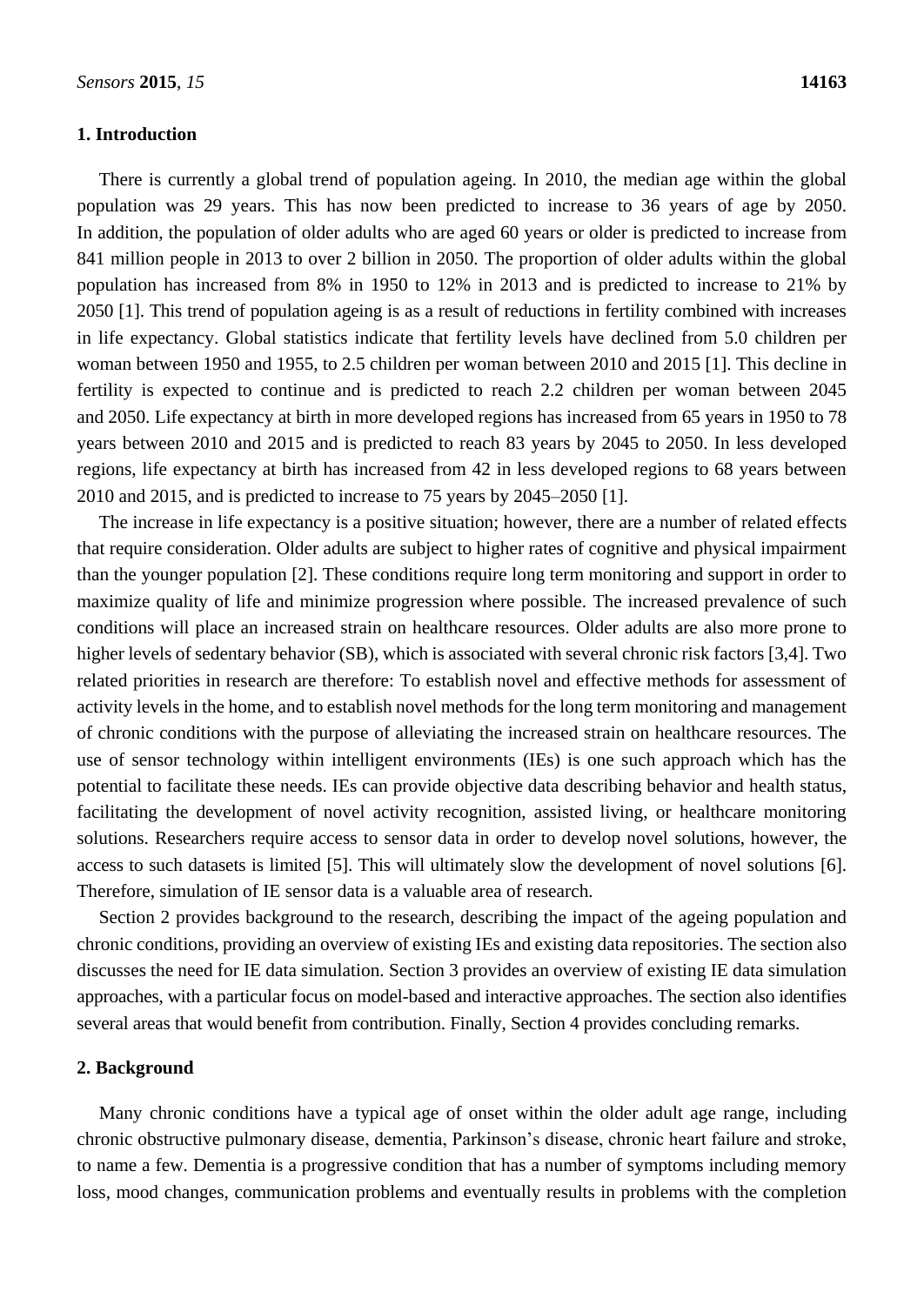of everyday tasks once the condition reaches the later stages [7]. Prevalence of dementia also increases with age [8]. It has been estimated to have affected 35.6 million people globally in 2010 and this number is predicted to increase to 65.7 million by 2030 and 115.4 million in 2050 [9]. In the UK, dementia currently costs the National Health Service, local authorities and families £23 billion per annum [10]. These chronic conditions have no cure and require long-term, personal care [2]. In addition to the increased strain being placed on healthcare resources, there are also a number of issues with existing clinical practice for the diagnosis and assessment of certain chronic illnesses. The continuous assessment of physical and cognitive function can facilitate the early identification of a decline in health status, providing the opportunity for earlier intervention that may address and alleviate health problems before they have a significant impact on quality of life [11]. It is, however, costly and impractical to provide a sufficient level of specialized care facilities with the current predicted shift in demographics [12].

In addition to the issues with facilitating long-term continual assessment of those already suffering from cognitive or physical decline, there is also a growing interest in the long-term assessment of physical activity levels in the healthy population. Participation in low levels of physical activity or high levels of sedentary behavior SB may result increased prevalence of chronic conditions. The World Health Organization has provided global recommendations on the physical activity level needed for the prevention of noncommunicable diseases, depression and cognitive decline. For those aged 65 and above, it is recommended that at least 150 min of moderate-intensity or 75 min of vigorous-intensity aerobic physical activity are performed [13]. The intensity level of an activity can be expressed as Metabolic Equivalent of Task (METs), which is defined as a ratio of metabolic rate during a physical activity to the metabolic rate of the average person seated at rest. Moderate-intensity physical activities have an energy expenditure of approximately 3–6 METs, and include activities such as housework and domestic chores, brisk walking and gardening. Vigorous-intensity physical activities have energy expenditure greater than 6 METs, and include activities such as running, hill walking, and fast swimming [14].

SB is defined as waking behavior with an energy expenditure less than or equal to 1.5 metabolic equivalents (METs) performed while in a sitting or reclining posture [4]. SBs include activities such as watching television, using a computer, reading, and sitting while socializing [3,4]. Studies have shown that older adults engage in increased amounts of SB. For example, a study involving 6329 participants found that the amount of daily SB time increased in age groups above the age of 40. The mean hours per day of sedentary activity was 7.55 for those aged 40–49, 7.87 for those aged 50–59, 8.41 for those aged 60–69 and 9.28 for those aged 70–85 [15]. The health benefits of engaging in the recommended amounts of moderate to vigorous physical activity (MVPA) are well documented in literature. However, it is possible to engage in the recommended level of MVPA while still engaging in high levels of sedentary activity [3,4]. Emerging evidence indicates that SB may have an independent role on health, and it may still be possible to experience the risk factors associated with SB while achieving MVPA goals. Such risk factors include chronic, noncommunicable diseases such as cardiovascular disease, diabetes and cancer [3,4]. As a result, it has been suggested that there may need to be an adjustment in the prescription of the optimal daily human activity patterns for health [16]. There has previously been a lack of direct monitoring of SB levels, and it has been suggested that the monitoring of SB levels should receive as much attention as the monitoring of MVPA levels [17]. SB monitoring has therefore become a new focus for research on physical activity and health [18]. It is understood that through the long term, frequent monitoring of SB levels, it is possible to identify inadequate levels and invoke change before negative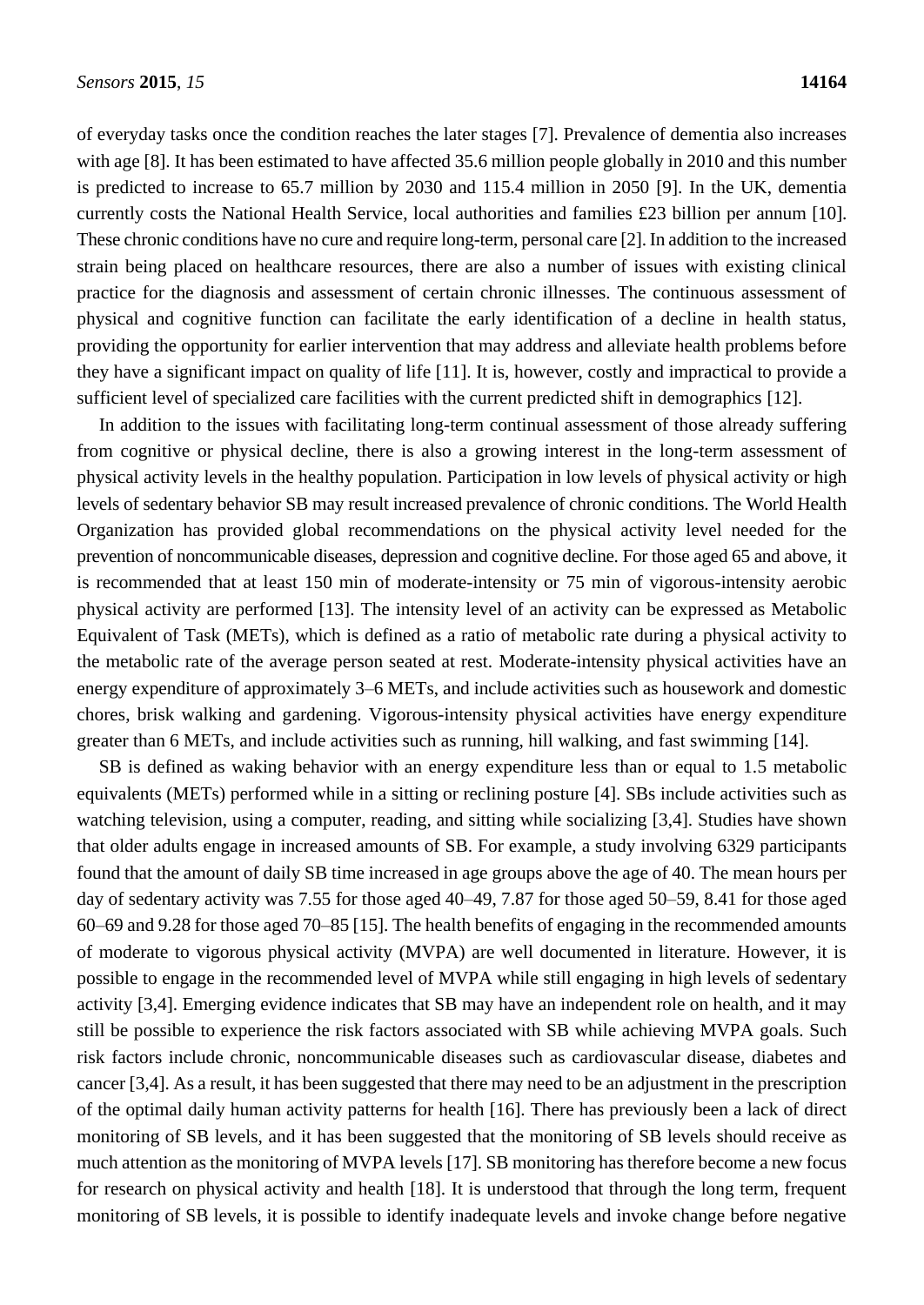effects occur. As a result, this may reduce the occurrence of associated risk factors, further reducing strain on healthcare resources.

Several methods have been used for the recording of SB levels. These can be categorized as self-reported measurements and device-based measurements. Self-reported measurements involve the use of questionnaires or behavior logs to capture past behavioral trends. These approaches suffer from a range of issues, for example, questionnaires may suffer from random and systematic reporting errors, and the use of behavioral logs may be limited due to participant burden, systematic reporting errors and administration costs [19]. Recent research has focused on the development of novel device-based approaches for the objective and unobtrusive capturing of SB levels. Such approaches are predominantly based on the use of environment sensors, body-worn accelerometers, or computer vision technology.

#### *2.1. Intelligent Environments*

IEs are seen as one solution to facilitate long-term at-home monitoring of activities and chronic conditions. These are environments that are capable of monitoring their own state and the state of their inhabitants with the purpose of improving the experience within that environment [20]. Data collection within these environments is facilitated through the use of a range of sensor technology, chosen for the specific monitoring purposes of the environment and the needs of its inhabitants. The sensors incorporated into these environments are versatile, ranging from basic presence sensors capable of providing Boolean values specifying the detection of movement within a room, to more invasive solutions capable of identifying specific inhabitants and their actions [21]. Examples of sensing technology include simple sensors such as passive infrared (PIR) sensors or floor sensors capable of detecting movement within an area, contact sensors capable of inferring object or door interactions and pressure sensors embedded in chairs or beds capable of identifying occupancy. Environmental sensors such as temperature, light, humidity or barometric pressure sensors may be used to infer changes in the ambient properties of the environment. Computer vision or audio-based systems may provide additional information describing inhabitant behavior. These environments may incorporate the use of wearable technologies such as accelerometer or gyroscopes to provide movement measures. Additionally, bespoke systems consisting of several technologies developed for the monitoring of specific activities may be incorporated into such environments [21–23]. IEs can be incorporated into a wide range of environment types to serve many different purposes. For example, such environments have been used within office environments for the visualization of space utilization [24] and the movement of employees [25]. They have also been used within airports [26] and banks [27] for the detection of security risks indicated by abnormal behavior.

IEs deployed within the home environment are of particular relevance to the long-term monitoring of the ageing population. These environments, called Smart Homes (SHs), involve the use of the aforementioned sensor technology within the home environment to monitor the health, wellbeing, activities and security of inhabitants over extended periods of time [28]. The home-based monitoring facilitated by SHs provides accurate, reliable data with the potential to improve the medical condition of inhabitants through early detection of symptoms and may improve clinical effectiveness through decreased numbers of hospital admissions and reduced average length of stay [29]. Assessment of the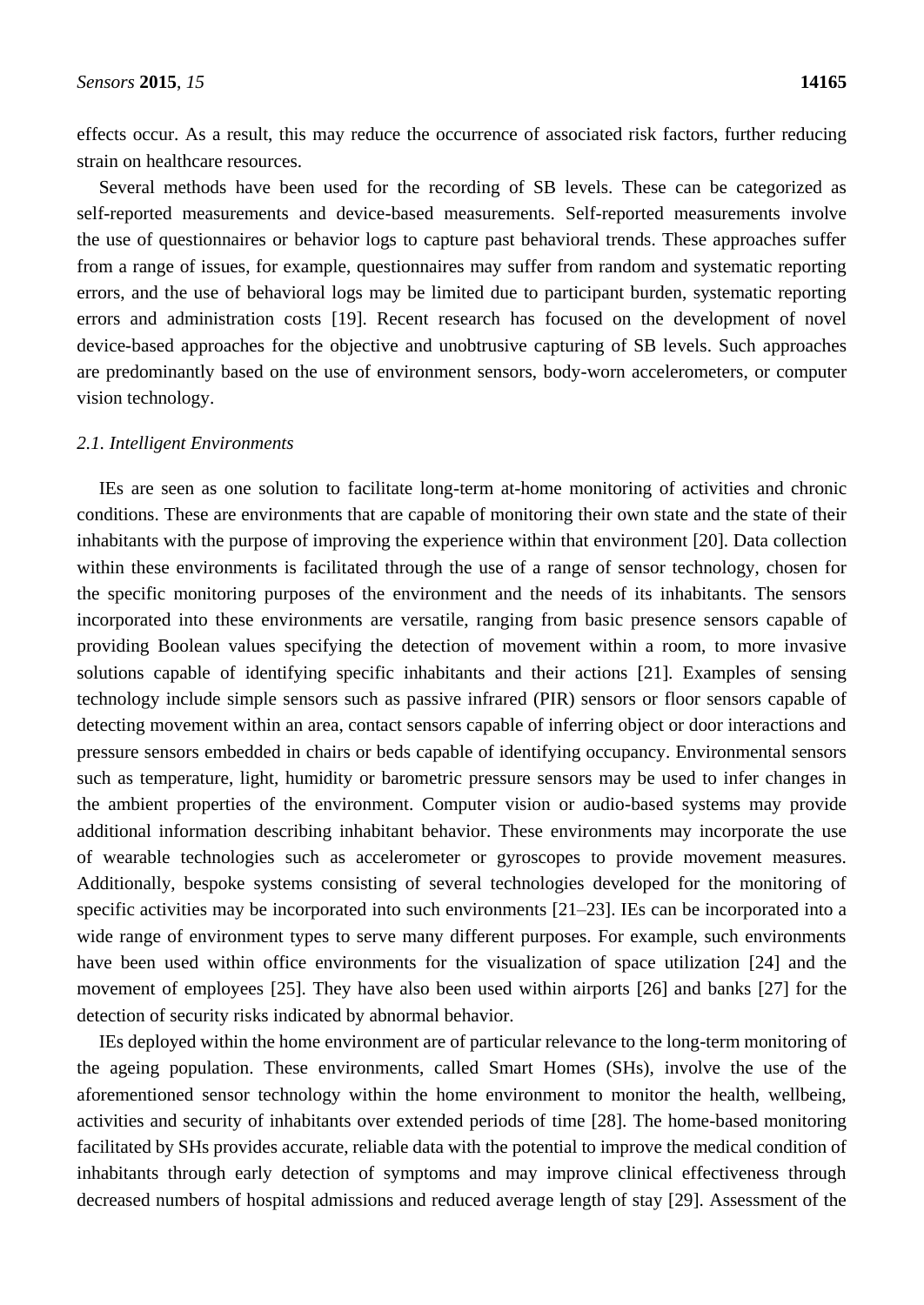long-term behavioral patterns of SH inhabitants may facilitate the early prediction of future health changes [11,30,31] through analysis of individual activity performances and the overall pattern of activity performance over extended periods of time [21]. Ultimately, these early warnings of health deterioration could facilitate timely intervention, extend the period of time a person can remain at home and reduce hospital admission [31].

SHs also have the advantage of facilitating ageing at home, commonly referred to as ageing in place. Despite the independence of many older adults being an issue due to the prevalence of age-related health challenges [28], many older adults would prefer to remain living at home for as long as possible as an alternative to using institutionalized care [20]. Findley *et al.* [32] reported that for those with Parkinson's disease requiring long-term care, full-time institutionalized care resulted in a 450% increase in direct annual costs compared to those living at home. SHs are developed to address the desires of older adults to remain living independently while minimizing healthcare costs and the strain on healthcare services [12,20,21,28,31,33]. Pollack [2] divides the type of services such environments can offer into 3 categories: assurance, compensation and assessment. Assurance systems are developed to ensure the safety and wellbeing of vulnerable inhabitants by detecting harmful events [34] and providing regular status reports to caregivers. These may involve simple contact switches that may generate an alert if an inhabitant attempts to leave the SH during the night time, or may involve additional more complex processing with a network of sensors. For example, to infer that no meals have been prepared for a certain period of time, indicating that there may be an issue requiring intervention. Such measures may be required due to the high level of older adults living alone. It is estimated that 19% of older women and 11% of older men live alone [1]. Compensation systems provide guidance to inhabitants to help assist with the completion of activities. Assessment systems provide metrics describing cognitive or physical functioning based on continual assessment of activity performance.

Such assessments of activity performance may be facilitated through the analysis of general activity or SB levels, or the completion of activities of daily living (ADLs) [21]. ADL analysis is viewed by medical professionals as being one of the most effective methods of detecting emerging medical conditions [35]. ADLs include the actions performed during daily living in order to provide self-care, such as feeding, bathing, dressing and grooming [21,36]. Data provided by assessment systems may be processed to generate simple statistics such as mean and standard deviation (SD) of activity metrics for comparison over time, or more complex methods using artificial intelligence methods for classification of activities [21].

There is a wide range of SH implementations based in locations around the world including North America, Asia, Australia, Europe and New Zealand [21,37]. Prominent implementations include the PlaceLab created by the House\_n research group at the Massachusetts Institute of Technology. The environment is in the form of a smart apartment containing a living room, dining area, kitchen, small office, and a bedroom, and is capable of facilitating data collection for individual or multiple inhabitants over multiple weeks. The environment supports sensors such as contact, pressure, temperature, humidity and light sensors [38]. The GatorTech SH located in Gainesville, Florida, was created by the University of Florida's Mobile and Pervasive Computing Laboratory and College of Public Health and Health Professions. This SH was developed as a programmable pervasive space, designed to facilitate expandability and support for future sensor types by using a service layer to define each sensor and actuator within the space, facilitating future additions for new sensor types. The environment represents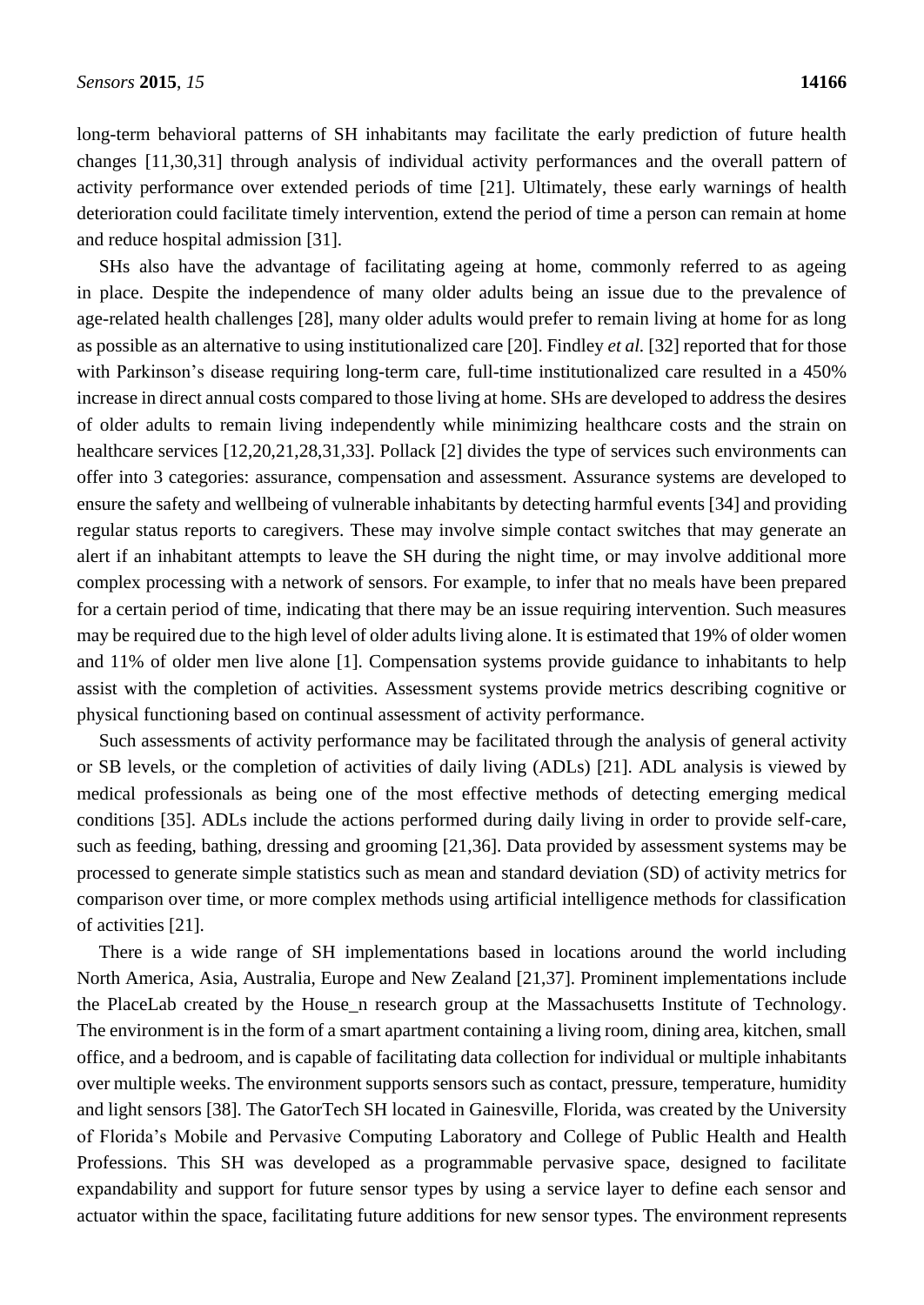a typical home environment, containing a dining area, bedroom, bathroom, kitchen, living area, and a garage [22]. The TigerPlace project has been developed by the University of Missouri-Columbia as an ageing in-place facility for older adults, offering long-term housing for elderly inhabitants as an alternative to nursing home residency. The sensor technology incorporated includes a set of wireless infrared proximity sensors used to detect motion and presence within particular rooms, and for the identification of activity performance. For example, motion sensors placed within cabinets and refrigerators detect kitchen activities, a motion sensor installed in the ceiling above a shower detects showering activity and motion sensors above doorways can detect movement in and out of rooms. Other sensors include pressure pads, bed sensors capable of detecting presence, respiration rate, pulse and movement in bed, in addition to a passive gait monitor [11].

Washington State University's Centre for Advanced Studies in Adaptive Systems (CASAS) [39] developed a "smart home in a box", designed as a small, lightweight and extendable solution which is capable of performing key capabilities "out of the box". The physical components of the solution are able to fit in a small box, containing sensors pre-labeled with intended locations, and a small low-powered server computer which hosts the middleware, database and application components. The available sensors include infrared motion detectors, door, temperature, and light sensors. This solution facilitated deployment of a large number of smart home testbeds. In 2009, 32 smart home testbeds had been deployed.

The Philips HomeLab is located in Eindhoven, The Netherlands. It represents a house with a living room, kitchen, two bedrooms, a bathroom and also a study. It is equipped with 34 cameras throughout the environment in addition to an observation room. The purpose of the environment is to generate data for behavior analysis and the identification of precursors or consequences of behavioral events [40]. The Ubiquitous Home was constructed in the Keihanna Human Info-Communication Research Center in Japan's National Institute of Information and Communications Technology [41]. It consists of a living room, kitchen and dining room, a study, bedroom and bathroom. It was developed to facilitate the performance of context-aware service experiments through the use of cameras, microphones and various sensor technologies. The sensor technologies include floor pressure sensors, Infra-red sensors, accelerometers and Radio-Frequency Identification readers.

The Smart Environments Research Group at Ulster University, Northern Ireland has created a smart lab consisting of several rooms including a sensor equipped kitchen, living room and meeting room. The sensors deployed within the environment include a range of technologies such as X10 and Tynetec PIR, contact, chair pressure and floor pressure sensors, in addition to novel thermal sensing and eye tracking technologies [42].

#### *2.2. The Need for Simulated Sensor Data Generation*

Access to sensor datasets generated within IEs is essential for the testing of new approaches in a wide range of areas that utilize sensor data. For example, activity recognition approaches rely on test data for the assessment of the performance of new algorithms [5] and models [43], data-driven learning approaches [44] and to facilitate the selection of appropriate classification mechanisms [45]. Datasets are currently available from several IE projects. WSU's CASAS project provides over 24 public datasets describing annotated and unannotated ADL performance including interweaved ADLs, multi-resident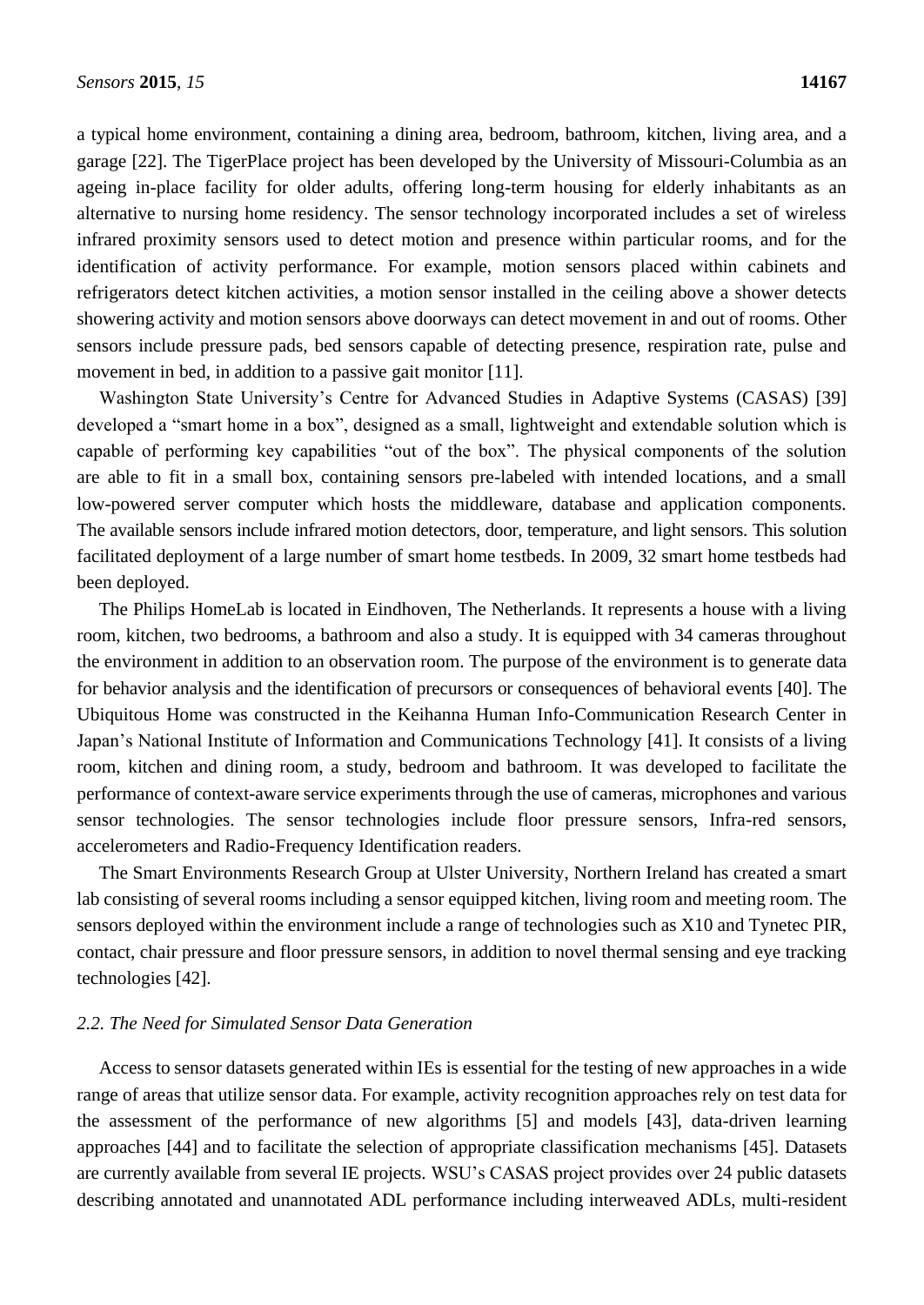ADL activities, and daily activities in a range of environments including an apartment, a two-story home and an office building. The activities recorded include sleeping, bed-toilet transition, eating, taking medication, cleaning and relaxing [46]. Several datasets have been produced by van Kasteren [47]. The most cited of which is a dataset describing 28 days of annotated sensor data, including motion detectors, reed switches, cameras, accelerometers and RFID readers. The recorded activities include toileting, showering, sleeping and preparing meals [48]. While these datasets provide are a useful resource, researchers are required to generate their own datasets in order to facilitate the testing of specific environments, sensors and activities with novel analysis approaches.

Acquisition of such datasets is subject to limitations for a number of reasons [5]. Physical IEs are expensive to implement due to the cost of the sensor technology and the construction of the physical environments [5,45,49–51]. Additionally, the construction of such environments is a time consuming process requiring considerable groundwork before commitment to the purchase of equipment for the environment construction [52]. Prior to construction, however, researchers may not be aware of the ideal sensor configuration to achieve acceptable performance without the prior testing of several combinations of sensors [6]. This requires considerable time and expense and may be impractical in real-world implementations where significant alterations to the environment may lead to distress or confusion, particularly to inhabitants suffering from conditions such as dementia [52]. These environments therefore lack flexibility [51,53] and may have limited scalability [51]. As a result of these costs and constraints, not all researchers have direct access to such environments and the datasets they produce.

The collection of data from IEs is a time consuming process [5,45,49] due to the nature of the monitored scenarios, which may require the collection of data over extended periods of time in order to capture events that demonstrate typical inhabitant behavior and changes in behavior over time. Optimal testing of new approaches ideally involves the collection of data from all scenarios under all circumstances. This may not be possible in physical IE implementations due to the difficulty in recruiting suitable participants to test all scenarios [5,49] and certain situations may be unethical to test on vulnerable patients [52]. Additionally, there are regulatory limitations that must be adhered to during testing on human subjects [5].

These issues with the collection of IE sensor data are detrimental to research progress and are slowing down advances in the development of new approaches [6]. Researchers are therefore looking at alternative methods of IE data generation. One popular area of current research investigates the creation of novel methods for the generation of synthetic sensor datasets through the use of simulated IEs, which have been said to have the potential of accelerating research in related areas [5]. These simulated environments have the potential to facilitate the generation of vast sensor datasets, even larger than those from physical IEs [5]. Such simulations for the generation of data allow researchers to quickly test and evaluate new algorithms accurately and cost effectively [5,49] and provide an increased level of control over the environment and the data produced. The physical layout of environments including walls, doors and objects within the environment can be modified to test a range of use case scenarios. The arrangement of sensors including their type, number and position can be adjusted in terms of application scenarios as often as required with no cost and with very little time and effort [6,45]. Researchers are given complete control over the environment and the generated datasets [49], experiments can be re-run many times with small adjustments to the environment, catering for the refinement and fine tuning of the environment and the models or algorithms under development [5]. The experiments can be restarted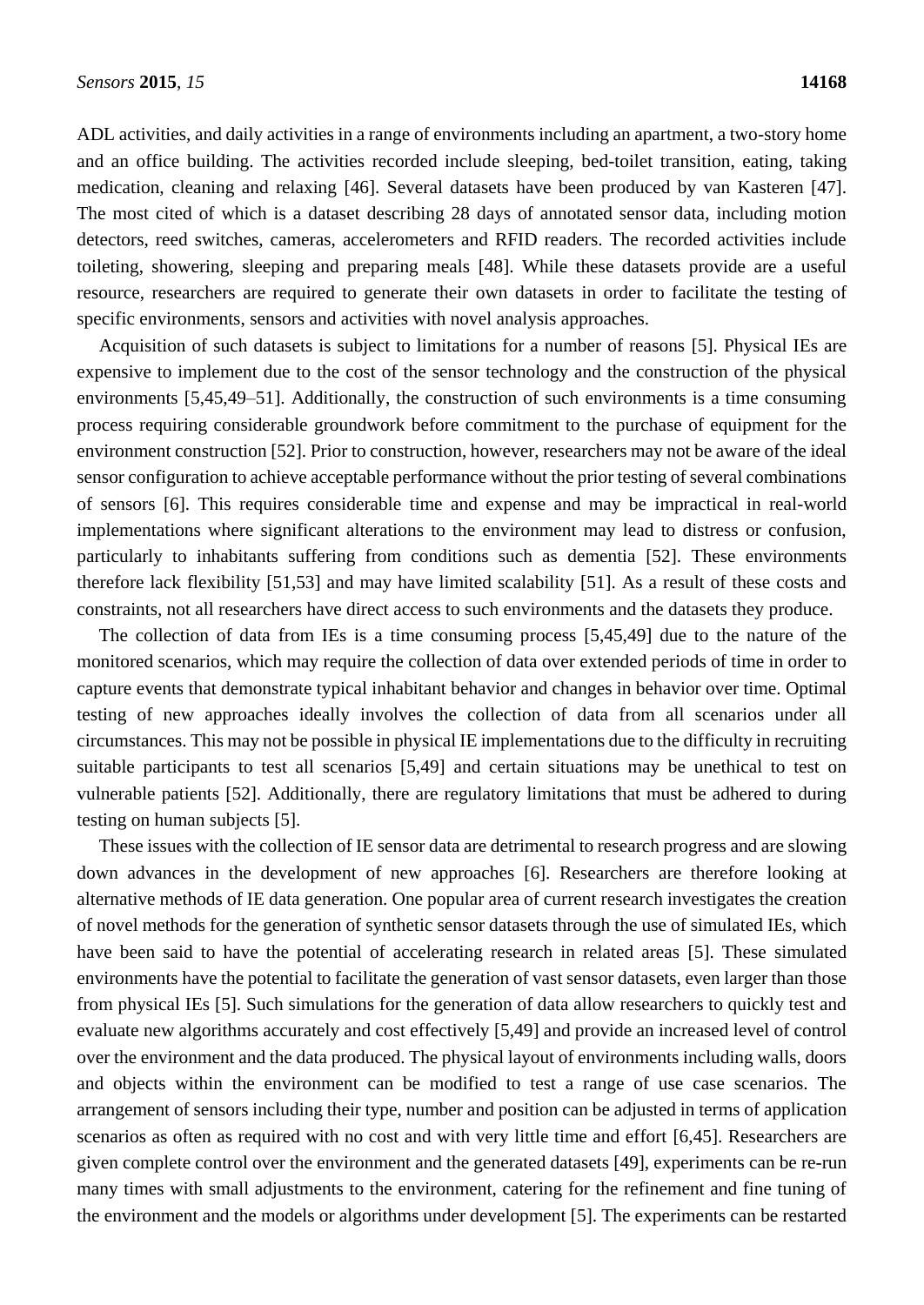quickly and easily with minimal setup time and there is complete control over the consistency of the state of the environment which is ensured in terms of the initial starting state and control over any anomalous events such as sensor failure [54]. Simulations facilitate control over environments which is not possible in real life, for example the manipulation of time, facilitating the rapid generation of datasets representing months or years of data [54]. These simulations may also facilitate the use of sensor technology that is expensive, difficult to obtain, or which is entirely conceptual and is yet to exist [54], facilitating the investigation into solutions that are built to be compatible with future technology. Simulations may represent entirely conceptual environments, or they may represent environments that already exist, indicating the impact of adjustments to the environment and highlighting optimizations in sensor placement with no invasiveness or expense [52]. As such simulations exist entirely digitally, they promote collaboration and open problem solving to a wider research community [5]. Studies that rely on simulation during the design phase are ultimately more likely to include more robust and inclusive designs [5].

#### **3. Approaches for Smart Home Simulation**

This section discusses two key categories of existing research within the area of IE data simulation: Model-based approaches that facilitate the generation of data based on activity models, and interactive approaches that incorporate the use of virtual environments (VEs) and virtual sensors which respond to user interaction. The following sub-sections describe each of these in further detail.

#### *3.1. Model-Based Approaches*

Model-based approaches for data simulation for the generation of synthetic sensor data involve the specification of activity models that define the order of events, the probability of events occurring and the time taken for each event during the performance of specific activities. Bouchard *et al.* [55] provided an example of such an approach used within the SIMACT SH simulator. This tool provided a form-based interface for the specification of scripts that detail the series of steps involved in the performance of activities within a SH. Users could define the order of events, the time taken for each event and the objects involved in the event. Additionally, users could define actions associated with the completion of each step, such as the movement of objects from one position to another or the rotation or scale adjustment of an object. Such actions are visualized within a 3D environment created separately within SketchUp [56]. Scripts could be replayed in real-time or fast-forwarded and could be replayed with adjustments to event timings. As scripts are played, object interaction data is stored within a database; however, details relating to the format of output data are limited. Bouchard *et al.* plan to provide an open source database containing example recorded scenarios. Mendez-Vazquez *et al.* [49] demonstrated the use of Markov chains describing the order of events, combined with Poisson distribution to calculate a range of realistic activity times and probability distributions to calculate a range of sensor values to generate a simulated activity dataset. This simulated activity set contained a distribution of activities such as reading, sleeping, walking and sitting together with metrics including time and energy expenditure. Another example of a model-based approach was demonstrated by Helal *et al.* [5] in the PerSim simulator. PerSim was developed to facilitate the synthesis of data for the testing of activity recognition research. The simulator allowed users to define activities by specifying the sensors involved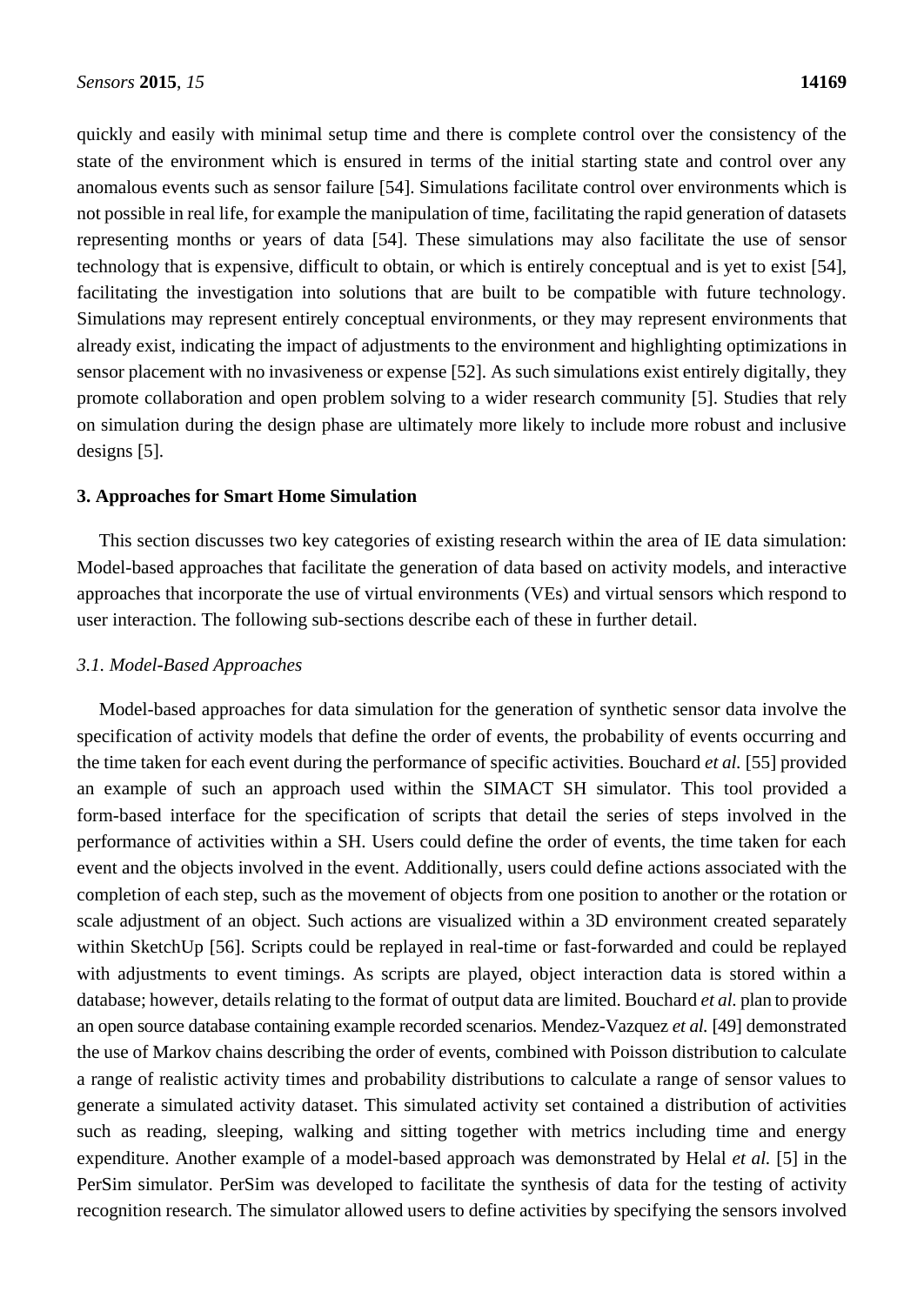in each activity, the order of sensor activations, the maximum and minimum typical sensor values and activity duration. Based on these parameters a list of sensor data could be generated in the Sensory Dataset Description Language. This synthesized dataset could contain data describing the result of individual activity performances, or for an entire space, including sensors not fired directly by activity performances, such as temperature sensors.

Kormányos and Pataki [57] developed a simulator capable of modelling the activity of a single inhabitant within an IE. The approach facilitated the modelling of individual behavior profiles, such as typical sleep amount, and the change in current state such as thirst and tiredness. The approach was capable of outputting data from simulated motion sensors, RFIDs and water consumption. The change in current state, such as thirst, influenced the likelihood of activity occurrence, such as drinking.

Model-based approaches have the potential to generate extensive simulated datasets describing activity performances over extended periods of time. The quality and accuracy of the resulting datasets, however, relies heavily on the quality of the activity description model and associated parameters. The construction of accurate activity models requires access to real test data describing the performance of the modelled activities. Additionally, it may be difficult to accurately and intuitively adjust such models to represent subtle yet significant differences in activity performance. For example, the impact of a phone ringing in a living room area during completion of the "making a cup of tea" activity in the kitchen, the impact of adjustments to environment and sensor layout on the quality of data generated, or the differences in activity performance between various IE inhabitants.

### *3.2. Interactive Approaches*

Interactive approaches offer an alternative solution to IE simulation. Such approaches have a focus on user interaction with simulation software in order to provide fine-grained control over the activities and the resulting datasets. These approaches consist of software which provides a platform for interaction with individual virtual sensors, or the use of interactive VEs combined with embedded avatars that have the potential to provide an intuitive and interactive environment simulation experience. Avatars are interactive objects that can move within VEs and passively or actively interact with the sensors contained within them, representing the behavior of real inhabitants within physical IEs. These approaches rely on the modelling of environments and individual sensors rather than the modelling of activities. Such models may be based on existing environments or sensor specifications, or may be based on conceptual environments and technology which is yet to exist. Activities can be performed in a natural manner by interaction with a virtual sensor or movement of the avatar within the VE and interaction with objects contained within the VE. This facilitates ad-hoc testing [58] through the recording of specific activity scenarios, such as interruption during activity performance, falls, or the impact of subtle changes in object and sensor placement on the data generated. For example, a PIR sensor located in the far corner of a hallway may only detect inhabitants when they enter or leave the kitchen or living room and may not detect inhabitant movement between rooms further down the hallway. Additionally, adjustments to the layout of the environment, such as the placement of a table within a room may result in an adjustment of inhabitant movement paths, resulting in a PIR sensor or pressure sensor detecting inhabitant movement less often.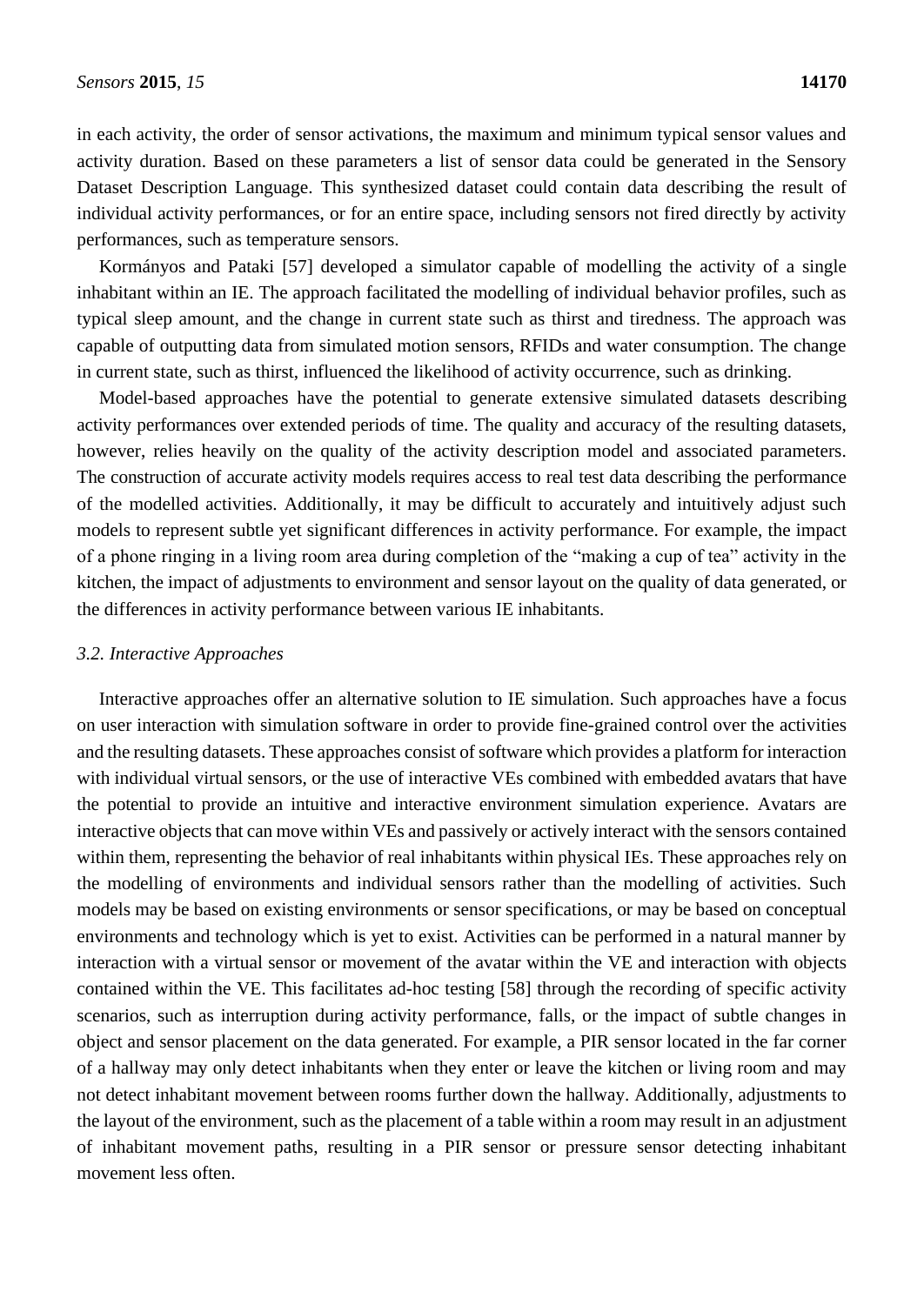#### 3.2.1. Interactive Approaches for Context Aware Applications

Several studies have investigated the use of interactive VEs for the testing of context aware approaches. These studies do not focus on the output of synthetic data, but instead focus on illustrating the response of objects in the VE based on context aware criteria. While these approaches do not facilitate the generation of simulated sensor data, they have been included in this literature review as they are used for the prototyping of solutions for use within IEs.

Lertlakkhanakul *et al.* [58] describe the use of a 3D VE that supports interaction by multiple users simultaneously for collaborative exploration of the environment. This approach facilitated the configuration of SH automation services depending on user interactions within the environment. For example, the automation of room lighting changes when the user lies down in a bed. Fu *et al.* [53] demonstrated an avatar-based approach to SH simulation for the testing of context aware applications. They provided details of a simulator which represented a VE through the use of a 2D floor plan layout, capable of visualizing the current state of physical sensors within an IE, or visualizing the current state of virtual sensors through the use of text boxes placed next to sensor icons within the VE. Simulation of movement within a VE was supported by using the mouse to drag an avatar throughout the VE, generating position data. Sensors within the VE responded according to a set of context rules defined by the user in XML. For example, if the x position of the avatar exceeds a defined threshold, switch the living room light on. These avatar movements could be recorded and replayed to test alternative context scenarios; however, the authors provide limited details regarding the support for the creation of VEs and the support for generation of virtual sensor data.

The YAMAMOTO toolkit [59] facilitated modelling of environments using a "2.5 dimensional" format in which each floor in multi-level environments are represented as flat 2D floor plans connected by slopes representing stairs. Users trace outlines of rooms and corridors over a floor plan backdrop image, specifying whether each edge is passable and what type of boundary (for example wall, wall with window, wall with door) the edge represents and this meta-data can be used to generate 3D representations of the environment. The approach was used to simulate an assistive environment by placing a virtual proximity sensor capable of responding to the location of a user controlled avatar within the VE. This facilitated the simulation and testing of a real system that could detect Bluetooth devices to identify the presence of individuals at a kiosk, automatically retrieving an individual's profile and displaying personalized content. The proximity sensor's detection range was specified by a sphere radius and this virtual sensor was capable of generating an event identical to that of the physical sensor upon avatar detection.

Armac and Retkowitz [51] describe the eHomeSimulator, which represents environments graphically using a 2D overhead floor plan view. This VE is created in a grid format using SketchUp [56], which is then imported into the simulator to define accessible or inaccessible areas and to add devices and avatars. Multiple user controlled avatars can be placed in a VE and can be moved individually, facilitating the testing of automation services based on sensor input. For example, a service can be created called "music follows user", in which a person's favorite music will play in any room an avatar moves into. This simulator facilitates the testing of complex scenarios such as the event in which another person moves into the same room after this user. This allows for the testing of the correct outcome in such scenarios.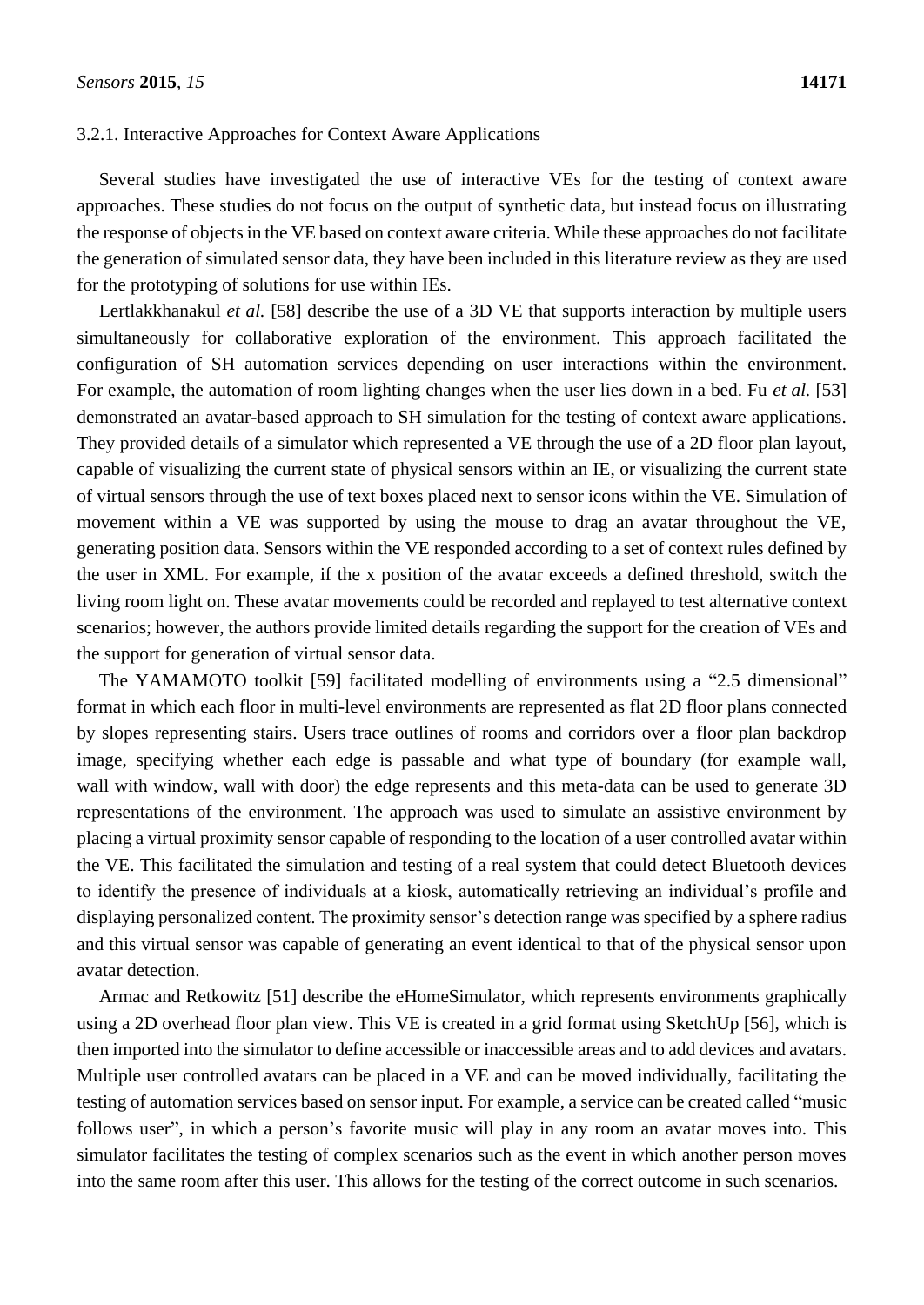Other related approaches include 3DSim [60], which facilitates the testing of smart devices, CASS [61], which facilitates the testing of home automation rules, and TATUS [62], which facilitates avatar interaction through XML commands. Additionally, UbiREAL [63] facilitates the testing of ubiquitous devices within a range of contexts and UbiWise [64] facilitates the testing of embedded software for ubiquitous devices.

These studies have provided advances within IE research by facilitating rapid, low-cost testing of context aware approaches for environment automation. The studies facilitate the performance of simulated actions within VEs, allowing the user to compare VE automation behavior with the desired behavior.

#### 3.2.2. Interactive Approaches for Simulated Dataset Generation

Several studies have investigated the use of interactive approaches to facilitate the generation of realistic simulated IE sensor datasets.

Buchmayr *et al.* [45] introduced a simulator for the generation and visualization of sensor data within IEs. This simulator displayed a VE using a 2D floor plan layout and facilitated user interactions with virtual sensors through mouse clicks within the floor plan which generated sensor data output to a log file. The simulator supported the use of simple sensors such as binary, contact and temperature sensors that fire a signal upon activation and complex sensors such as motion and pressure sensors that fire a signal periodically after activation. The simulator also supported the generation of random data to simulate sensor faults. The addition of sensors to a floor plan was supported through dragging and dropping within the 2D floor plan; however the creation of new sensor types required development of data models, parsers and filters for each sensor, reducing accessibility of this area of functionality for non-technical users. This study did not facilitate avatar interaction and there are limited details about the process of VE creation or data visualization.

Several VE-based studies relating to the synthesis of IE sensor data have also used the avatar-based approach. Poland *et al.* [52] developed the SH Simulator, a tool which used a 3D VE approach to the simulation of inhabitant movements within an environment with the aim of facilitating the identification of optimal sensor placement before investment in physical sensors or real environment alterations. This simulator facilitated movement of an avatar throughout a VE using the keyboard and mouse, facilitating the generation of motion sensor and pressure sensor data. Movements could be recorded and replayed in order to test alternative sensor deployments. In this approach, the creation of environments and objects was completed using separate 3D modelling software including 3DS Max and GtkRadiant. A demonstration of the implementation of a VE involved the re-creation of the kitchen and living room area of the University of Ulster's smart lab environment [42]. Users were able to view the environment from a first person, third person, or overhead view. The approach facilitated the adjustment of sensor properties including sensing radius, sensing angle and sensor texture. A similar tool was introduced by McGlinn *et al.* [65], which facilitated the simulation of location sensors within a 3D VE. VEs could be created using a game map editing tool and users were able to configure sensors by specifying accuracy, fire rate, delay and location using the SimConfig tool. Movements of avatars within the environment resulted in the generation of simulated data once an avatar's position fell within a sensor's detection range. This simulated data could be generic context or could be modelled to represent that of a real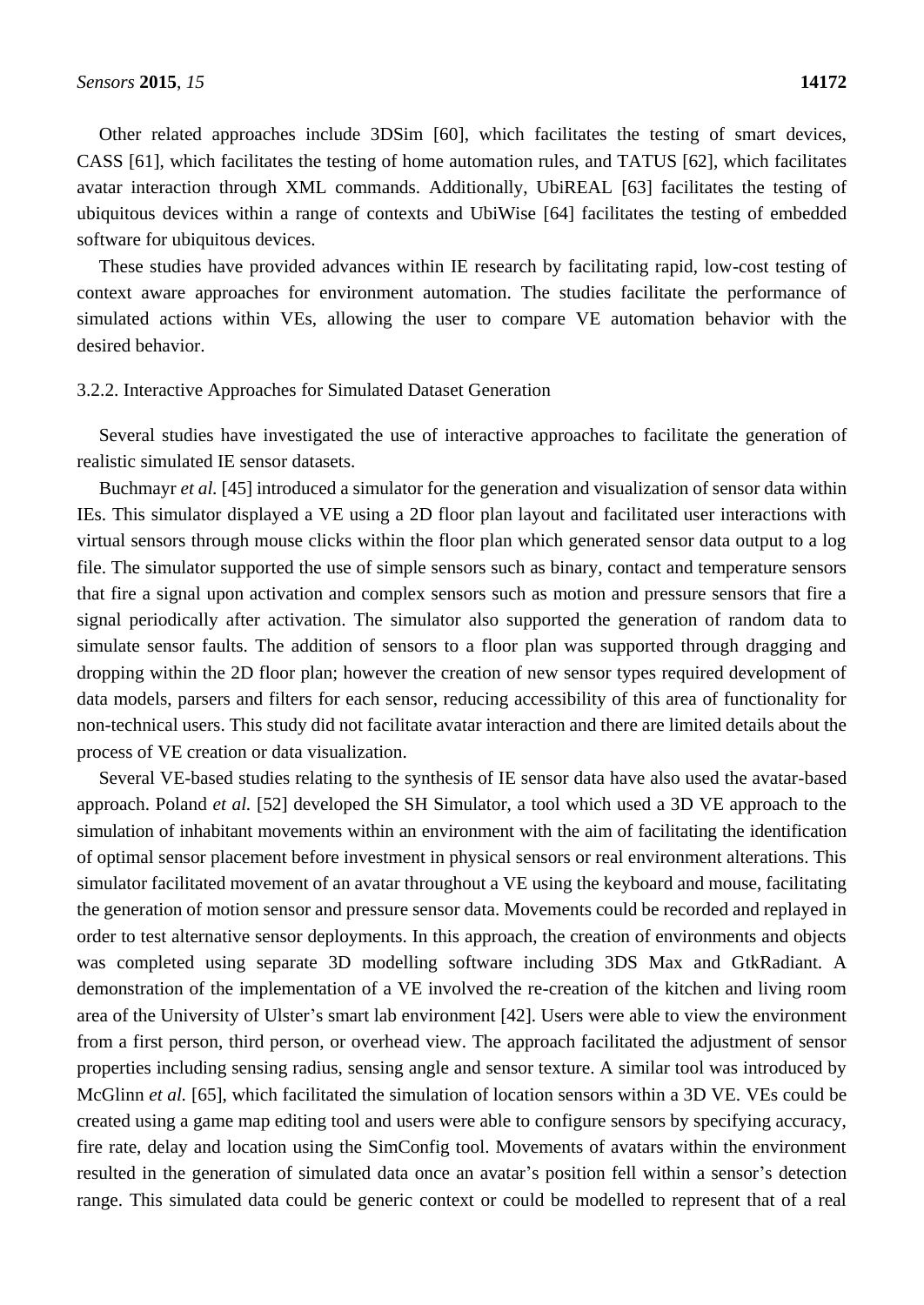sensor type. The SimConViz tool provided a visualization of the VE and all avatars within it and provided feedback in relation to how the VE perceived the avatar movements based on the adjustment of sensor accuracy.

Krzyska [54] developed a smart house simulation tool that facilitated the creation of VEs using a 2D overhead plan layout presented using a simple color-coded line approach. Sensors and avatars were displayed as colored dots within the environment. The tool facilitated the placement of motion sensors with adjustable sensing radius. An avatar could be moved within the environment using mouse clicks, which generated sensor events within a log file if the avatar moved within a movement sensor's detection radius. Scenarios involving multiple movements could also be recorded and replayed. Motion sensor position and sensing radius could be configured using a Form-based approach, however the tool provided no UI support for the creation of additional sensor types and sensor event logging adjustment required knowledge of the Log4J Java logging library.

Ariani *et al.* [66] developed an IE simulator which facilitates the creation of a floor plan and the specification of a resident profile for movement speed and height. An event scheduler facilitates the grouping of events in a scenario. Users can specify a start time, and the end time is automatically calculated. Event waypoints for movement within the environment can be specified, and a pathfinding algorithm is used to calculate valid movement. The simulation of events is able to produce PIR and pressure mat sensor data.

Synnott *et al.* [67] developed IE Sim, an intuitive, interactive approach to IE data simulation. This approach facilitated the creation of 2D overhead plans of VEs, allowing users to customize existing sensor types and create their own. The approach also facilitated the recording of complex ADL performance through passive and active avatar interaction with multiple objects and sensors within the environment. In a survey of 21 experts within the field of Ambient Intelligence, 90.48% of participants indicated that the software would be of use to them in their research [68]. IE Sim was then extended to facilitate the modelling of PIR event levels through probabilistic sampling. This provided some of the advantages of a model-based approach combined with an interactive approach by facilitating increased realism of generated PIR data, and facilitated a combination of manual avatar navigation with time-lapse functionality to generate datasets spanning extended periods of time [69]. Synnott *et al.* [70] later developed a thermal sensor simulator for the generation of low resolution thermal datasets. The simulator was designed to simulate a  $16 \times 16$  thermal array sensor placed within the ceiling of an environment. Users were able to move multiple heat sources simultaneously throughout an environment through the use of a touch screen tablet. The software was developed in Unity3D [71], and was used for the initial development of an object tracking algorithm in MATLAB prior to the real sensor becoming available.

### *3.3. Existing Challenges and Opportunities for Contribution to Knowledge*

Existing research in the area of virtual sensors and VEs has provided beneficial mechanisms for smart home data simulation. Nevertheless, there are several key challenges and opportunities for contribution to knowledge within the area. Many existing studies into VE-based interactive approaches focus on the testing of context aware applications [51,53,58–64], through the simulation of an environment and its reaction to user behavior rather than the generation of synthetic datasets. Significantly less VE-based interactive approaches focus on the synthesis of IE datasets [45,52,54,65].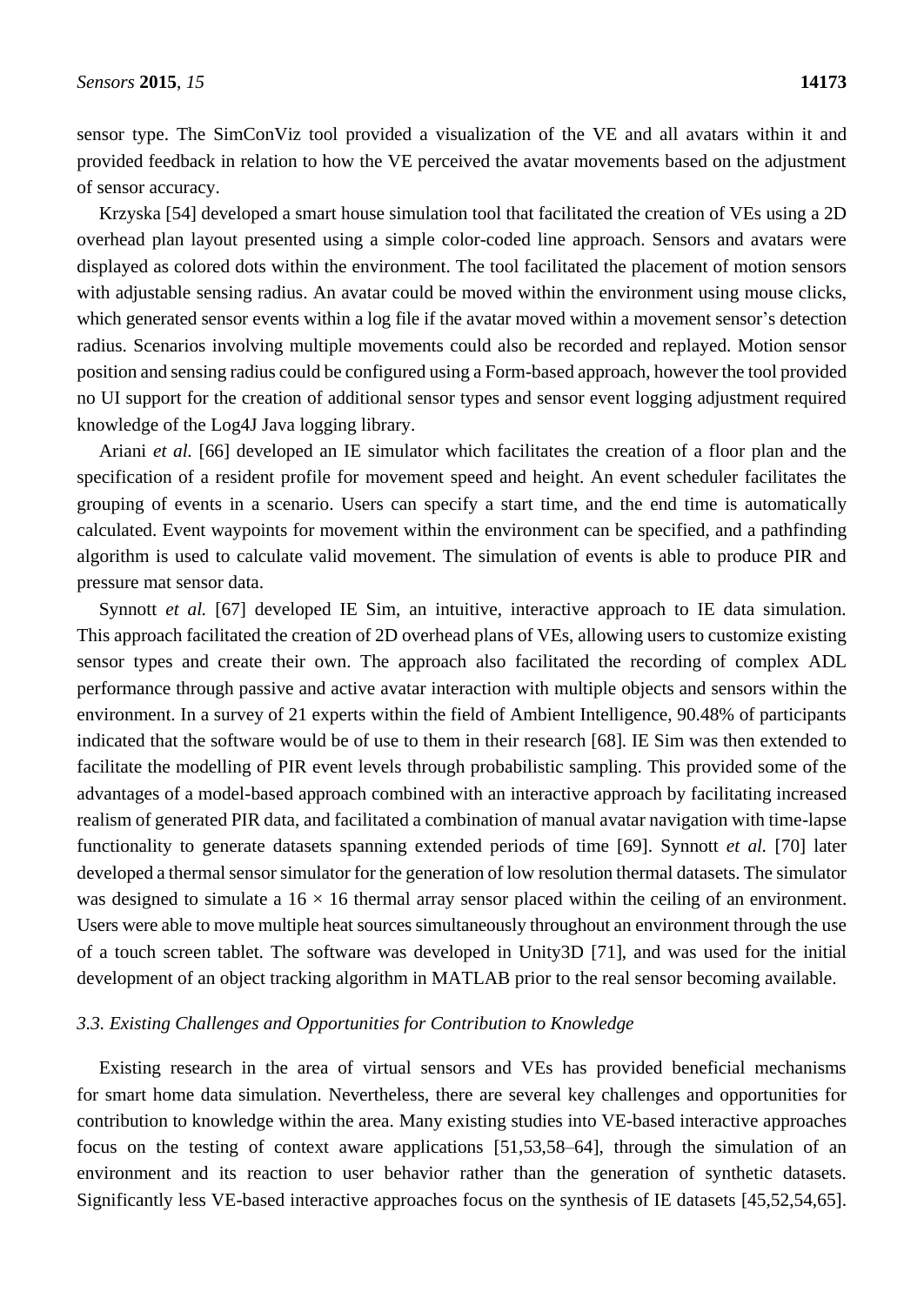Two existing approaches [52,65] have incorporated 3D VE approaches; however, such 3D VEs have been shown to be time consuming to construct [72]. The customizability and flexibility of existing approaches is limited. Some do not support the addition of new sensor types [52,54], or require programmatic implementation of new sensors [45].

The main focus of existing interactive approaches has been the simulation of activities completed by a single avatar, representing single occupancy within an environment. It is well known that the issue of multiple occupancy is a difficulty when developing novel activity recognition and inhabitant tracking approaches. In a survey of 21 experts within the field of Ambient Intelligence, 85.71% indicated in response to a questionnaire that the creation of an interactive approach that facilitates rapid and intuitive generation of multiple occupancy datasets would be of particular benefit to their research [68]. There is therefore an opportunity for novel interactive solutions which facilitate multiple occupancy data generation to provide a real benefit to the research community. The availability of mobile phones, tablets and laptops with touch screens capable of detecting multiple simultaneous touches provide an intuitive interaction mechanism for use with such approaches.

#### **4. Conclusions**

Access to sensor datasets is required for the testing of new data analysis approaches and the development of data driven activity recognition algorithms [5,43,45]. Availability of such datasets is, however, limited due to the high costs, constraints and limitations associated with the construction and usage of physical IEs [5,6,45,49–53]. The use of data simulation approaches has the potential to address these constraints, providing researchers with rich datasets for the testing of novel data analysis approaches, particularly at the early stages of development [5,6,45,49,52,54]. Existing IE simulation research has involved a range of approaches. Model-based approaches require the use of activity models and are capable of generating vast datasets representing extended periods of time. The accuracy of the data generated by these approaches depends on the accuracy of the underlying activity model, which may require existing datasets to derive and may not support ad-hoc testing. Interactive approaches offer the ability to record datasets with complete ad-hoc control over environment and sensor simulation, and may facilitate the assessment of subtle changes to environments or sensors, such as layout and sensor placement. A key area for future research into interactive simulation approaches is the development of techniques to facilitate the recording of detailed multiple occupancy datasets.

#### **Acknowledgments**

Invest Northern Ireland is acknowledged for supporting this project under the Competence Centre Program Grant RD0513853—Connected Health Innovation Centre. Additional support was provided by the Department of Employment and Learning, Northern Ireland.

## **Author Contributions**

Jonathan Synnott completed a review of existing simulation approaches and implemented the novel approach to thermal sensor simulation. Chris Nugent provided expertise in the areas of Smart Environments and Connected Health and provided guidance on the implementation and evaluation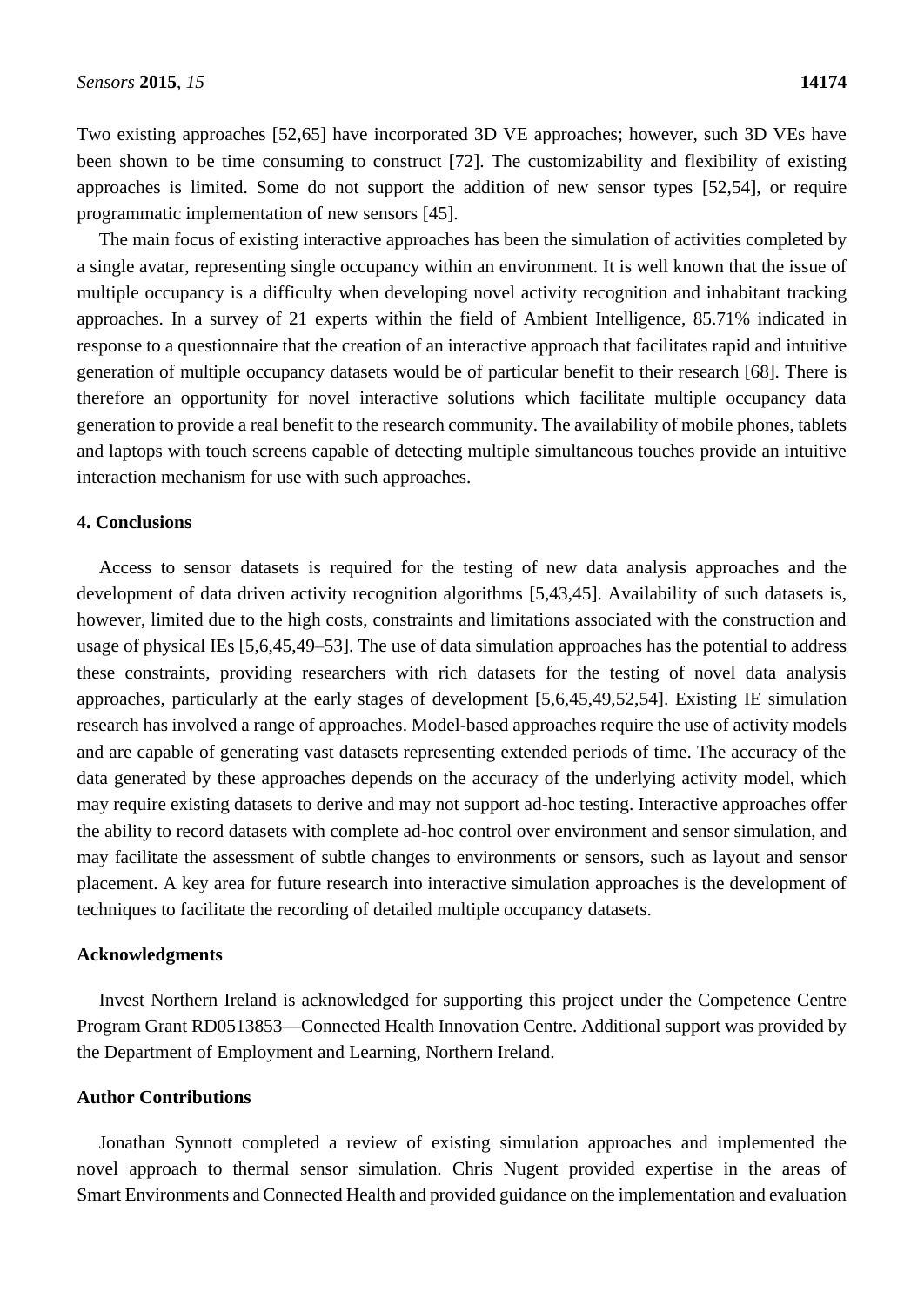of the research. Paul Jeffers provided guidance and direction for the research. All authors significantly contributed to the writing and review of the paper.

# **Conflicts of Interest**

The authors declare no conflict of interest.

# **References**

- 1. United Nations World Population Ageing. 2013. Avaialble online: http://www.un.org/en/ development/desa/population/publications/pdf/ageing/WorldPopulationAgeing2013.pdf (accessed on 5 March 2015).
- 2. Pollack, M.E. Intelligent Technology for an Aging Population: The Use of AI to Assist Elders with Cognitive Impairment. *AI Mag.* **2005**, *26*, 9–24.
- 3. British Heart Foundation Sedentary Behaviour Evidence Briefing. Avaialble online: http://www.bhfactive.org.uk/files/525/sedentary\_evidence\_briefing.pdf (accessed on 19 January 2015).
- 4. Sedentary Behaviour Research Network Letter to the Editor: Standardized Use of the Terms "Sedentary" and "Sedentary Behaviours". *Appl. Physiol. Nutr. Metab.* **2012**, *37*, 540–542.
- 5. Helal, S.; Lee, J.W.; Hossain, S.; Kim, E.; Hagras, H.; Cook, D. Persim—Simulator for Human Activities in Pervasive Spaces. In Proceedings of the 2011 Seventh International Conference on Intelligent Environments, Nottingham, UK, 25–28 July 2011; pp. 192–199.
- 6. Helal, S.; Kim, E.; Hossain, S. Scalable Approaches to Activity Recognition Research. In Proceedings of the 8th International Conference Pervasive Workshop, Helsinki, Finland, 17–20 May 2010; pp. 450–453.
- 7. Alzheimer's Society What Is Dementia? Avaialble online: http://www.alzheimers.org.uk/site/ scripts/documents\_info.php?documentID=106 (accessed on 4 March 2015).
- 8. Von Strauss, E.; Viitanen, M.; de Ronchi, D.; Winblad, B.; Fratiglioni, L. Aging and the Occurrence of Dementia. *Arch. Neurol.* **1999**, *56*, 587–592.
- 9. Alzheimer's Disease International World Alzheimer Report. 2009. Avaialble online: http://www.alz.co.uk/research/files/WorldAlzheimerReport.pdf (accessed on 14 April 2015).
- 10. Alzheimer's Society Alzheimer's Society Dementia. 2012 Report. Avaialble online: http://www. alzheimers.org.uk/site/scripts/download\_info.php?fileID=1389A (accessed on 15 April 2015).
- 11. Skubic, M.; Alexander, G.; Popescu, M.; Rantz, M.; Keller, J. A smart home application to eldercare: Current status and lessons learned. *Technol. Health Care* **2009**, *17*, 183–201.
- 12. McGee-Lennon, M.R.; Gray, P. Keeping everyone happy: Multiple stakeholder requirements for home care technology. In Proceedings of the 3rd International ICST Conference on Pervasive Computing Technologies for Healthcare, London, UK, 1–3 April 2009; pp. 1–3.
- 13. World Health Organization. *Global Recommendations on Physical Activity for Health*; WHO: Gevena, Switzerland, 2010.
- 14. World Health Organization. What Is Moderate-Intensity and Vigorous-Intensity Physical Activity? Avaialble online: http://www.who.int/dietphysicalactivity/physical\_activity\_intensity/en/ (accessed on 19 January 2015).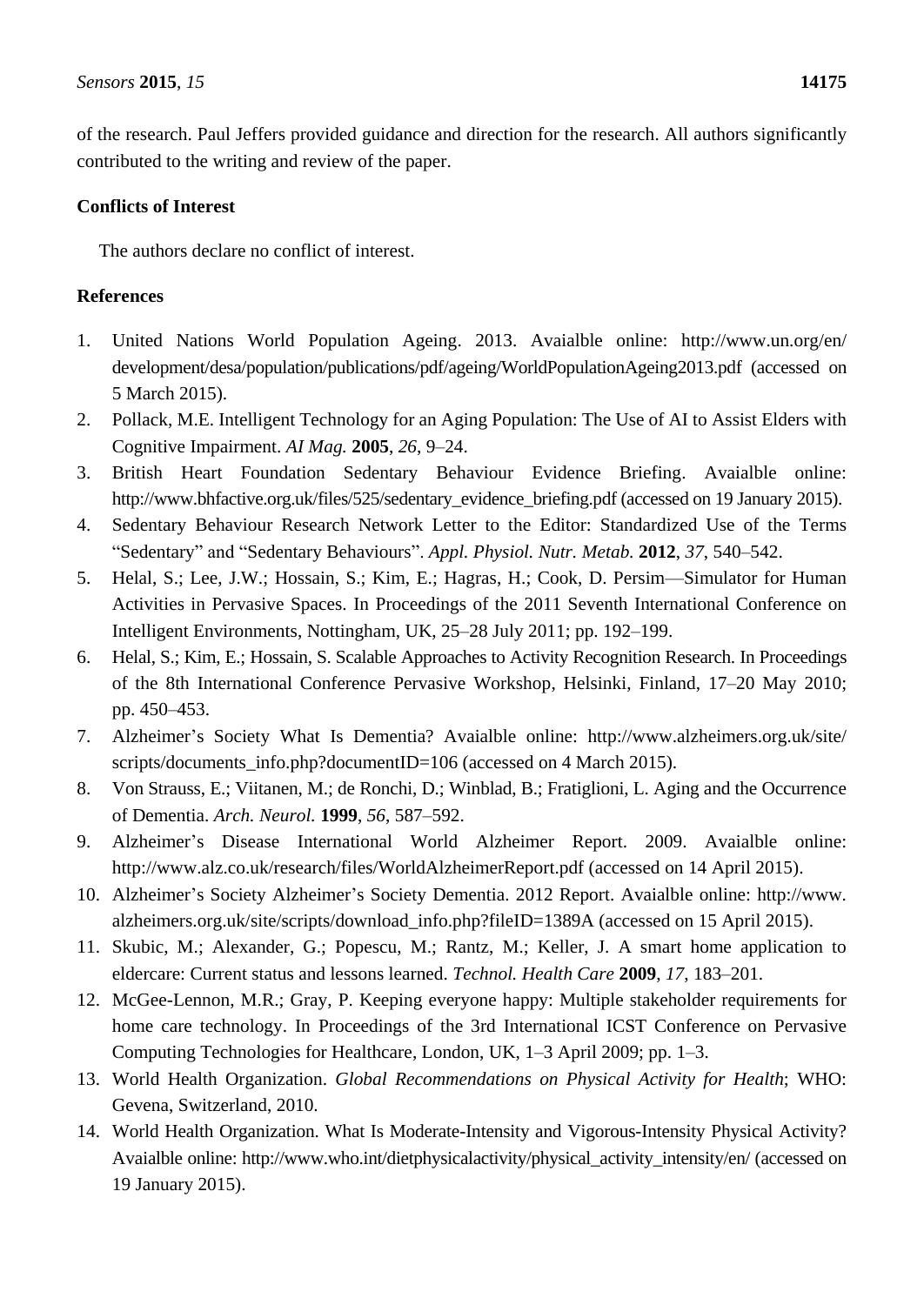- 15. Matthews, C.E.; Chen, K.Y.; Freedson, P.S.; Buchowski, M.S.; Beech, B.M.; Pate, R.R.; Troiano, R.P. Amount of time spent in sedentary behaviors in the United States, 2003–2004. *Am. J. Epidemiol.* **2008**, *167*, 875–881.
- 16. Katzmarzyk, P.T. Physical activity, sedentary behavior, and health: Paradigm paralysis or paradigm shift? *Diabetes* **2010**, *59*, 2717–2725.
- 17. Pate, R.R.; O'Neill, J.R.; Lobelo, F. The evolving definition of "sedentary". *Exerc. Sport Sci. Rev.* **2008**, *36*, 173–178.
- 18. Owen, N.; Healy, G.N.; Matthews, C.E.; Dunstan, D.W. Too much sitting: The population health science of sedentary behavior. *Exerc. Sport Sci. Rev.* **2010**, *38*, 105–113.
- 19. Healy, G.N.; Clark, B.K.; Winkler, E.A.; Gardiner, P.A; Brown, W.J.; Matthews, C.E. Measurement of adults' sedentary time in population-based studies. *Am. J. Prev. Med.* **2011**, *41*, 216–227.
- 20. Cook, D.J.; Das, S.K. How smart are our environments? An updated look at the state of the art. *Pervasive Mob. Comput.* **2007**, *3*, 53–73.
- 21. Noury, N.; Poujaud, J.; Fleury, A.; Nocua, R.; Haddidi, T.; Rumeau, P. Smart Sweet Home… A Pervasive Environment for Sensing our Daily Activity? In *Activity Recognition in Pervasive Intelligent Environments*; Chen, L., Nugent, C.D., Biswas, J., Hoey, J., Eds.; Atlantis Press: Paris, France, 2011; pp. 187–208.
- 22. Helal, S.; Mann, W.; El-Zabadani, H.; King, J.; Kaddoura, Y.; Jansen, E. The Gator Tech Smart House: A programmable pervasive space. *Computer* **2005**, *38*, 50–60.
- 23. Niazmand, K.; Tonn, K.; Kalaras, A.; Kammermeier, S.; Boetzel, K.; Mehrkens, J.H.; Lueth, T.C. A measurement device for motion analysis of patients with Parkinson's disease using sensor based smart clothes. In Proceedings of the 2011 5th International Conference on Pervasive Computing Technologies for Healthcare (PervasiveHealth), Dublin, Ireland, 23–26 May 2011; pp. 9–16.
- 24. Counsell, J.; Puybaraud, M.-C. Real-Time Data and Analysis of the Use of Office Space. In Proceedings of the 2007 11th International Conference Information Visualization (IV '07), Zurich, Switzerland, 4–6 July 2007; pp. 579–583.
- 25. Ivanov, Y.A.; Wren, C.R.; Sorokin, A.; Kaur, I. Visualizing the History of Living Spaces. *IEEE Trans. Vis. Comput. Graph.* **2007**, *13*, 1153–1160.
- 26. Chowdhury, A.K.R.; Chellappa, R. A Factorization Approach for Activity Recognition. In Proceedings of the 2003 Conference on Computer Vision and Pattern Recognition Workshop, Madison, WI, USA, 16–22 June 2003; Volume 4, p. 41.
- 27. Georis, B. A video interpretation platform applied to bank agency monitoring. In Proceedings of the Intelligent Distributed Surveillance Systems (IDSS-04), London, UK, 23 February 2004; Volume 2004, pp. 46–50.
- 28. Demiris, G.; Hensel, B.K.; Skubic, M.; Rantz, M. Senior residents' perceived need of and preferences for "smart home" sensor technologies. *Int. J. Technol. Assess. Health Care* **2008**, *24*, 120–124.
- 29. Paré, G.; Jaana, M.; Sicotte, C. Systematic review of home telemonitoring for chronic diseases: The evidence base. *J. Am. Med. Inform. Assoc.* **2007**, *14*, 269–277.
- 30. Gil, N.; Hine, N.; Judson, A. Lifestyle Monitoring System to Improve the Well-being of the Elderly. *Rev. Av. Sist. Inform.* **2006**, *3*, 39–44.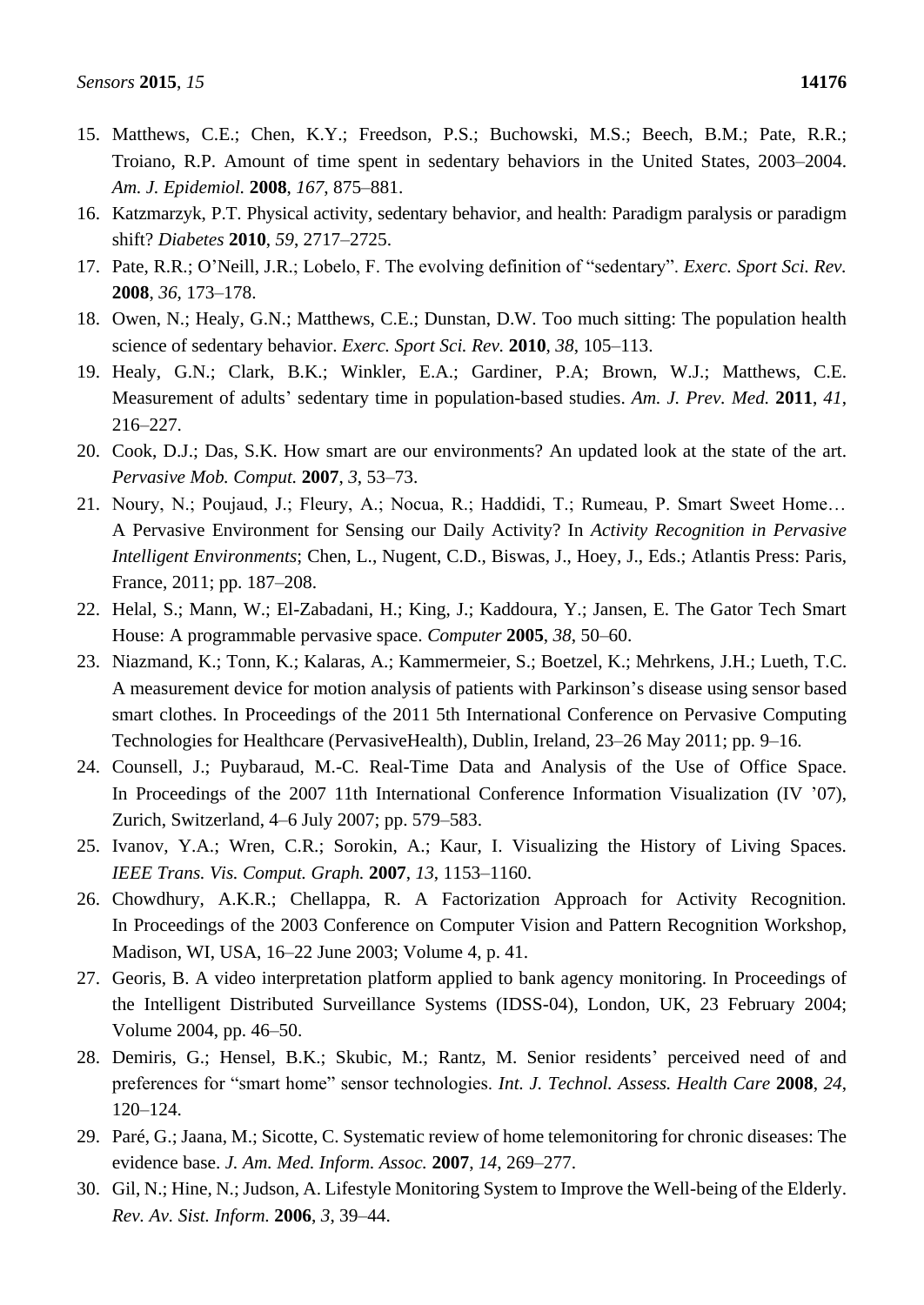- 31. Chan, M.; Campo, E.; Estève, D.; Fourniols, J.-Y. Smart homes—Current features and future perspectives. *Maturitas* **2009**, *64*, 90–97.
- 32. Findley, L.; Aujla, M.; Bain, P.G.; Baker, M.; Beech, C.; Bowman, C.; Holmes, J.; Kingdom, W.K.; MacMahon, D.G.; Peto, V.; *et al.* Direct economic impact of Parkinson's disease: A research survey in the United Kingdom. *Mov. Disord.* **2003**, *18*, 1139–1145.
- 33. Stroulia, E.; Chodos, D.; Boers, N.M.; Gburzynski, P.; Nikolaidis, I. Software engineering for health education and care delivery systems: The Smart Condo project. In Proceedings of the 2009 ICSE Workshop on Software Engineering in Health Care, Vancouver, BC, Canada, 18–19 May 2009; pp. 20–28.
- 34. Ganev, V.; Chodos, D.; Nikolaidis, I.; Stroulia, E. The smart condo. In Proceeding of the 2nd Workshop on Software Engineering for Sensor Network Applications, SESENA '11, Honolulu, HI, USA, 21–28 May 2011; ACM Press: New York, NY, USA, 2011; p. 49.
- 35. Tapia, E.M.; Intille, S.S.; Larson, K. Activity Recognition in the Home Using Simple and Ubiquitous Sensors. *Lect. Notes Comput. Sci.* **2004**, *3001*, 158–175.
- 36. Philipose, M.; Fishkin, K.P.; Perkowitz, M.; Patterson, D.J.; Fox, D.; Kautz, H.; Hahnel, D. Inferring Activities from Interactions with Objects. *IEEE Pervasive Comput.* **2004**, *3*, 50–57.
- 37. Poland, M.P.; Nugent, C.D.; Wang, H.; Chen, L. Smart Home Research. *Int. J. Ambient Comput. Intell.* **2009**, *1*, 32–45.
- 38. Intille, S.S.; Larson, K.; Tapia, E.M.; Beaudin, S.; Kaushik, P.; Nawyn, J.; Rockinson, R. Using a Live-In Laboratory for Ubiquitous Computing Research. *Lect. Notes Comput. Sci.* **2006**, *3968*, 349–365.
- 39. Cook, D.J.; Crandall, A.S.; Thomas, B.L.; Krishnan, N.C. CASAS: A Smart Home in a Box. *Computer* **2013**, *46*, 62–69.
- 40. De Ruyter, B.; Aarts, E.; Markopoulos, P.; Ijsselsteijn, W. Ambient Intelligence Research in HomeLab: Engineering the User Experience. In *Ambient Intelligence*; Weber, W., Rabaey, J.M., Aarts, E., Eds.; Springer: Berlin/Heidelberg, Germany, 2005; pp. 49–61.
- 41. Yamazaki, T. The Ubiquitous Home. *Int. J. Smart Home* **2007**, *1*, 17–22.
- 42. Nugent, C.; Mulvenna, M.; Hong, X.; Devlin, S. Experiences in the development of a Smart Lab. *Int. J. Biomed. Eng. Technol.* **2009**, *2*, doi:10.1504/IJBET.2009.027796.
- 43. Youngblood, M.; Cook, D.J.; Holder, L.B. Seamlessly Engineering a Smart Environment. In Proceeding of the 2005 IEEE International Conference on Systems, Man and Cybernetics, Waikoloa, HI, USA, 10–12 October 2005; Volume 1, pp. 548–553.
- 44. Rodner, T.; Litz, L. Data-Driven generation of rule-based behavior models for an Ambient assisted living system. In Proceeding of the 2013 IEEE Third International Conference on Consumer Electronics, (ICCE-Berlin), Berlin, Germany, 9–11 September 2013; pp. 35–38.
- 45. Buchmayr, M.; Kurschl, W.; Küng, J. A Simulator for Generating and Visualizing Sensor Data for Ambient Intelligence Environments. *Procedia Comput. Sci.* **2011**, *5*, 90–97.
- 46. Cook, D.J.; Holder, L.B. Sensor Selection to Support Practical Use of Health-Monitoring Smart Environments. *Data Min. Knowl. Discov.* **2011**, *1*, 339–351.
- 47. Van Kasteren, T. Datasets for Activity Recognition. Available online: https://sites.google.com/ site/tim0306/datasets (accessed on 16 March 2015).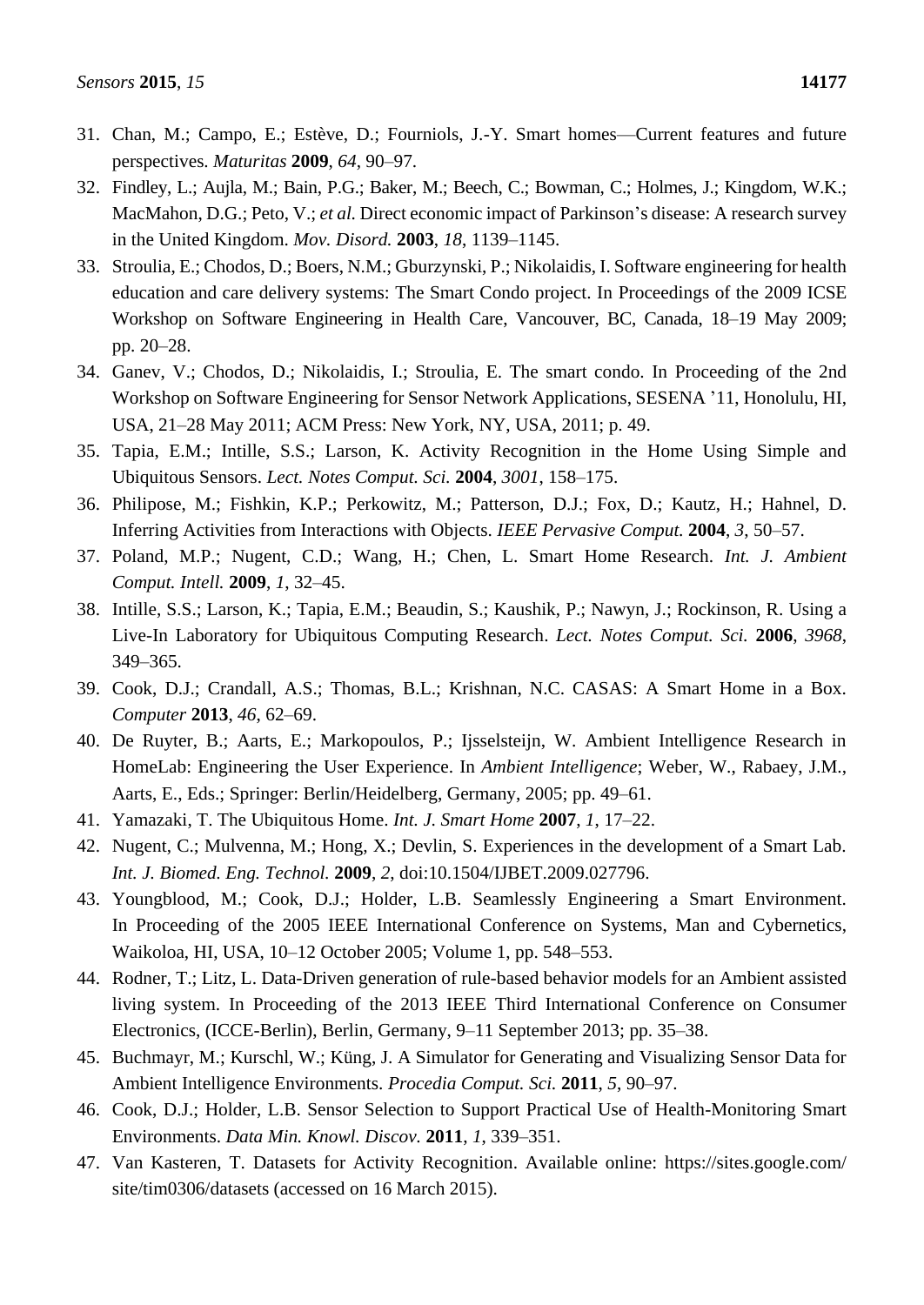- 48. Van Kasteren, T.; Noulas, A.; Englebienne, G.; Kröse, B. Accurate activity recognition in a home setting. In Proceedings of the 10th International Conference on Ubiquitous Computing, UbiComp '08, Seoul, South Korea, 21–24 September 2008; ACM Press: New York, NY, USA, 2008.
- 49. Mendez-Vazquez, A.; Helal, A.; Cook, D.J. Simulating Events to Generate Synthetic Data for Pervasive Spaces. In Proceedings of the Workshop on Developing Shared Home Behaviour Datasets to Advance HCI and Ubiquitous Computing Research in Conjunction with CHI 2009, Boston, MA, USA, 4–9 April 2009.
- 50. Zhang, L.; Suo, Y.; Chen, Y.; Shi, Y. SHSim: An OSGI-based smart home simulator. In Proceedings of the 2010 3rd IEEE International Conference on Ubi-Media Computing, Jinhua, China, 5–6 July 2010; pp. 87–90.
- 51. Armac, I.; Retkowitz, D. Simulation of Smart Environments. In Proceedings of the IEEE International Conference on Pervasive Services, Istanbul, Turkey, 15–20 July 2007; pp. 257–266.
- 52. Poland, M.P.; Nugent, C.D.; Wang, H.; Chen, L. Development of a smart home simulator for use as a heuristic tool for management of sensor distribution. *Technol. Health Care* **2009**, *17*, 171–182.
- 53. Qiang, F.; Li, P.; Chen, C.; Qi, L.; Lu, Y.; Yu, C. A configurable context-aware simulator for smart home systems. In Proceedings of the *2*011 6th International Conference on Pervasive Computing and Applications, Port Elizabeth, South Africa, 26–28 October 2011; pp. 39–44.
- 54. Krzyska, C. Smart House Simulation Tool. Master's Thesis, Technical University of Denmark, Copenhagen, Denmark, 2006.
- 55. Bouchard, K.; Ajroud, A.; Bouchard, B.; Bouzouane, A. SIMACT: A 3D Open Source Smart Home Simulator for Activity Recognition. *Adv. Comput. Sci. Inf. Technol.* **2010**, *6059*, 524–533.
- 56. Trimble Trimble SketchUp. Available online: http://www.sketchup.com/ (accessed on 12 January 2015).
- 57. Kormanyos, B.; Pataki, B. Multilevel simulation of daily activities: Why and how? In Proceedings of the 2013 IEEE International Conference on Computational Intelligence and Virtual Environments for Measurement Systems and Applications (CIVEMSA), Milan, Italy, 15–17 July 2013; pp. 1–6.
- 58. Lertlakkhanakul, J.; Choi, J.W.; Kim, M.Y. Building data model and simulation platform for spatial interaction management in smart home. *Autom. Constr.* **2008**, *17*, 948–957.
- 59. Stahl, C.; Schwartz, T. Modeling and simulating assistive environments in 3-D with the YAMAMOTO toolkit. In Proceedings of the 2010 International Conference on Indoor Positioning and Indoor Navigation, Zurich, Switzerland, 15–17 September 2010; pp. 1–6.
- 60. Nazari Shirehjini, A.A.; Klar, F. 3DSim: Rapid prototyping ambient intelligence. In Proceedings of the 2005 Joint Conference on Smart Objects and Ambient Intelligence Innovative Context-Aware Services: Usages and technologies, Grenoble, France, 12–14 October 2005; ACM Press: New York, NY, USA, 2005; pp. 303–307.
- 61. Park, J.; Moon, M.; Hwang, S.; Yeom, K. CASS: A Context-Aware Simulation System for Smart Home. In Proceedings of the 5th ACIS International Conference on Software Engineering Research, Management & Applications (SERA 2007), Busan, Korea, 20–22 August 2007; pp. 461–467.